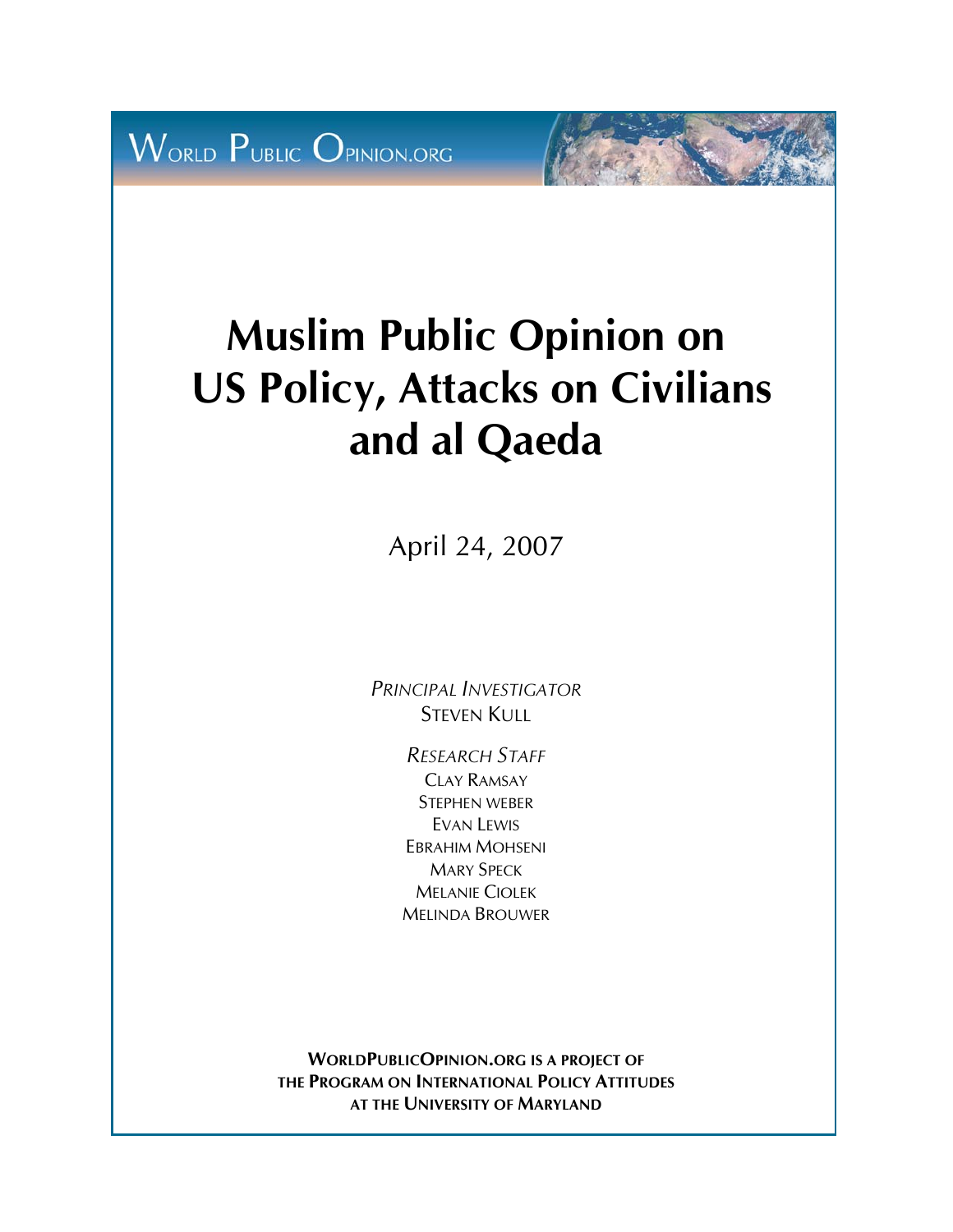| <b>PIPA Board of Advisors</b>                          |                                                 |                                                 |  |  |
|--------------------------------------------------------|-------------------------------------------------|-------------------------------------------------|--|--|
| <b>I.M.</b> Destler<br>University of Maryland          | Catherine Kelleher<br>US Naval War College      | <b>Fred Steeper</b><br><b>Market Strategies</b> |  |  |
| <b>Gloria Duffy</b><br>Commonwealth Club               | <b>Anthony Lake</b><br>Georgetown University    | Daniel Yankelovich<br>Public Agenda Foundation  |  |  |
| <b>Bill Frenzel</b><br><b>Brookings Institution</b>    | <b>Benjamin Page</b><br>Northwestern University |                                                 |  |  |
| Alan Kay<br>Americans Talk<br><b>Issues Foundation</b> | <b>Robert Shapiro</b><br>Columbia University    |                                                 |  |  |

**The Program on International Policy Attitudes (PIPA)** is a joint program of the Center for International and Security Studies at Maryland and the Center on Policy Attitudes. PIPA undertakes research on American attitudes in both the public and in the policymaking community toward a variety of international and foreign policy issues. It seeks to disseminate its findings to members of government, the press, and the public as well as academia.

**WorldPublicOpinion.org** is an online publication devoted to increasing understanding of public opinion in nations around the world and to elucidate the global patterns of world public opinion. It conducts its own studies of public opinion on international issues as well as analyzing and integrating polls from other organizations around the world. It is published by the staff of the Program on International Policy Attitudes.

**The Center for International and Security Studies at Maryland (CISSM)**, at the University of Maryland's School for Public Policy, pursues policy-oriented scholarship on major issues facing the United States in the global arena. Using its research, forums, and publications, CISSM links the University and the policy community to improve communication between scholars and practitioners.

Abe Medoff and Melanie Ciolek managed the production of the report, with contributions from Mari Inoue, Nick Reksten, and Priya Sethi.

This research was supported by the United States Department of Homeland Security through the National Consortium for the Study of Terrorism and Responses to Terrorism (START), grant number N00140510629. However, any opinions, findings, and conclusions or recommendations in this document are those of the authors and do not necessarily reflect views of the U.S. Department of Homeland Security.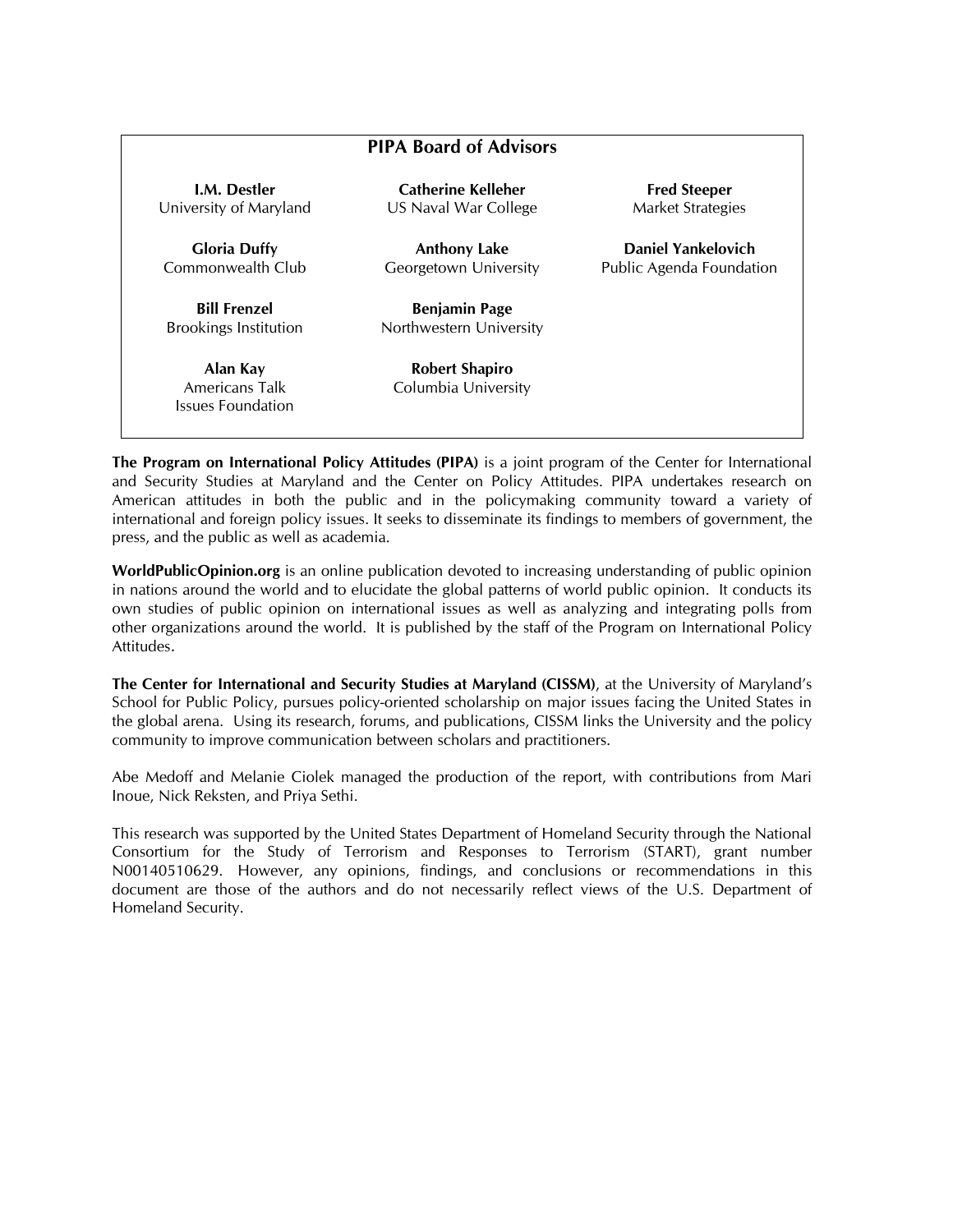#### **INTRODUCTION**

Since the United States was attacked on September 11, 2001, there have been many studies of Islamic groups, such al Qaeda, which oppose the United States and use violence against civilians. However there has been relatively little research into how these groups are viewed by the larger Muslim society from which they arise.

The attitudes of this larger society are important for a variety of reasons. At the broadest level, they tell us whether these groups are considered legitimate in terms of their goals as well as their methods. They also tell us how much support such groups are likely to get from the larger society, both directly and indirectly.

To understand the public's feelings about these groups, it is also critical to understand the prevailing narratives in the societies they come from. Since September 11, 2001, the United States has undertaken a "war on terrorism," introducing large numbers of troops into Islamic countries, particularly Afghanistan and Iraq. How do people in the Islamic world understand the purpose of these US efforts? Are their interpretations consonant with the interpretations offered by al Qaeda and related groups? Do Muslims perceive that US forces are a stabilizing force or a threatening one?

Al Qaeda and other groups have not emerged simply in reaction to US policies. They have a broad ideological agenda that includes transforming Islamic countries. How much do these goals resonate with the larger society? Do they favor living in an Islamic state? Do they seek the kind of isolation from Western influences that al Qaeda calls for?

The use of violence against civilians for political purposes has figured prominently in debates about al Qaeda and related groups. Do Muslims believe that it is consistent with Islam? Do they think the current situation warrants such acts?

To answer these and other questions WorldPublicOpinion.org conducted an in-depth study of public opinion in Egypt, Morocco, Pakistan, and Indonesia. The research was primarily supported by the START Consortium at the University of Maryland. Other scholars of the START Consortium participated in the development of the questionnaire.

Focus groups and surveys were conducted in all four countries. Focus groups were used to identify arguments made spontaneously by people in the region. These arguments were subsequently adapted into survey questions.

The surveys were conducted between December 9, 2006, and February 9, 2007, using in-home interviews based upon multi-stage probability samples. In Morocco (1,000 interviews), Indonesia (1,141 interviews), and Pakistan (1,243 interviews) national probability samples were conducted covering both urban and rural areas. However, the Pakistan findings discussed in this report are based only upon urban respondents (611 interviews); rural respondents were unfamiliar with many of the issues in the survey (full data is available in the questionnaire). In Egypt, the sample (1,000 interviews) was an urban sample drawn probabilistically from seven governorates. Sample sizes of  $1,000 - 1,141$  have confidence intervals of  $\pm/2$  a percentage points; a sample size of 611 has a confidence interval of +/-4 percentage points.

This report focuses on the general distribution of attitudes in the four countries and is limited to policy-related questions. The entire study also includes questions on a wide-range of variables that may be related to the support for such anti-American groups. Analyses of these variables will be released at a future date.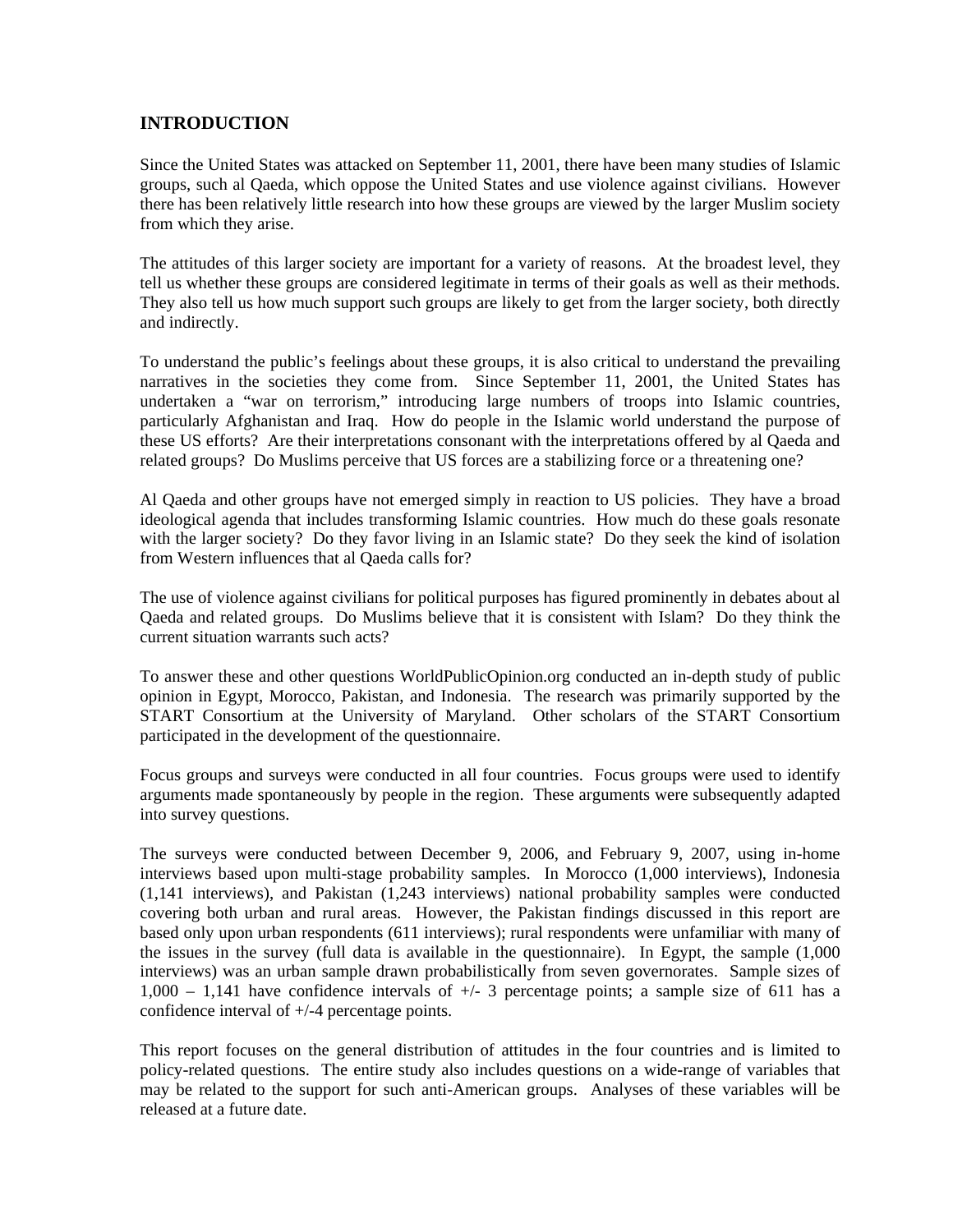The key findings of the analysis of the general distribution of attitudes are:

## **VIEWS OF US FOREIGN POLICY**

#### *1. Views of the US Government*

In all countries large majorities have a negative view of the US government. The United States is perceived as having an extraordinary degree of influence over world events, with majorities in all countries saying that the United States controls most or nearly all of what happens in the world. ........4

## *2. Perceptions of US Foreign Policy Goals Related to the Islamic World*

Very large majorities believe the United States seeks to undermine Islam and large majorities even believe it wants to spread Christianity in the region. About the same numbers think a key US goal is to maintain access to oil. While majorities perceive the United States as seeking to prevent terrorist attacks, this is not seen as the primary purpose of the war on terror. .....................................................5

#### *3. Getting the US Military Out of the Muslim World*

Majorities in all countries endorse the goal of getting the United States to remove its military bases and its forces from all Islamic countries. Consistent with this goal, support for attacks on US troops in the Muslim world is quite high in Egypt and Morocco. But Pakistanis are divided about such attacks and Indonesians are opposed to them. ........................................................................................7

## *4. US Support for Israel*

Majorities in all countries see United States as seeking to expand Israel's territory. In no country does a majority believe that the US genuinely seeks to create an independent and viable Palestinian state. Majorities in all counties agree with the goal of pushing the United States to stop favoring Israel in its conflict with the Palestinians. ........................................................................................................8

## *5. US Support for Egypt, Saudi Arabia and Jordan*

Views are mixed on US support for the governments of Egypt, Saudi Arabia, and Jordan. Indonesians support the goal of getting the US to stop providing such support, Moroccans and Pakistanis lean toward supporting it, while Egyptians are divided.........................................................9

## **VIEWS OF ATTACKS ON CIVILIANS**

#### *6. Attacks on Civilians in General*

Large majorities in all countries opposes attacks against civilians for political purposes and see them as contrary to Islam. Attacks on civilians are seen as hardly ever effective. Politically motivated attacks against civilian infrastructure are also rejected as not justified. .................................................9

## *7. Attacks on American and European Civilians*

Consistent with the opposition to attacks on civilians in principle, and in contrast to the significant support for attacks on US troops, majorities in all countries disapprove of attacks on civilians in the United States as well as civilians in Europe. Nearly as many disapprove of attacks on Americans working for US companies in Islamic countries. In all cases the Egyptians are the most opposed, while the Pakistanis are the least. .........................................................................................................12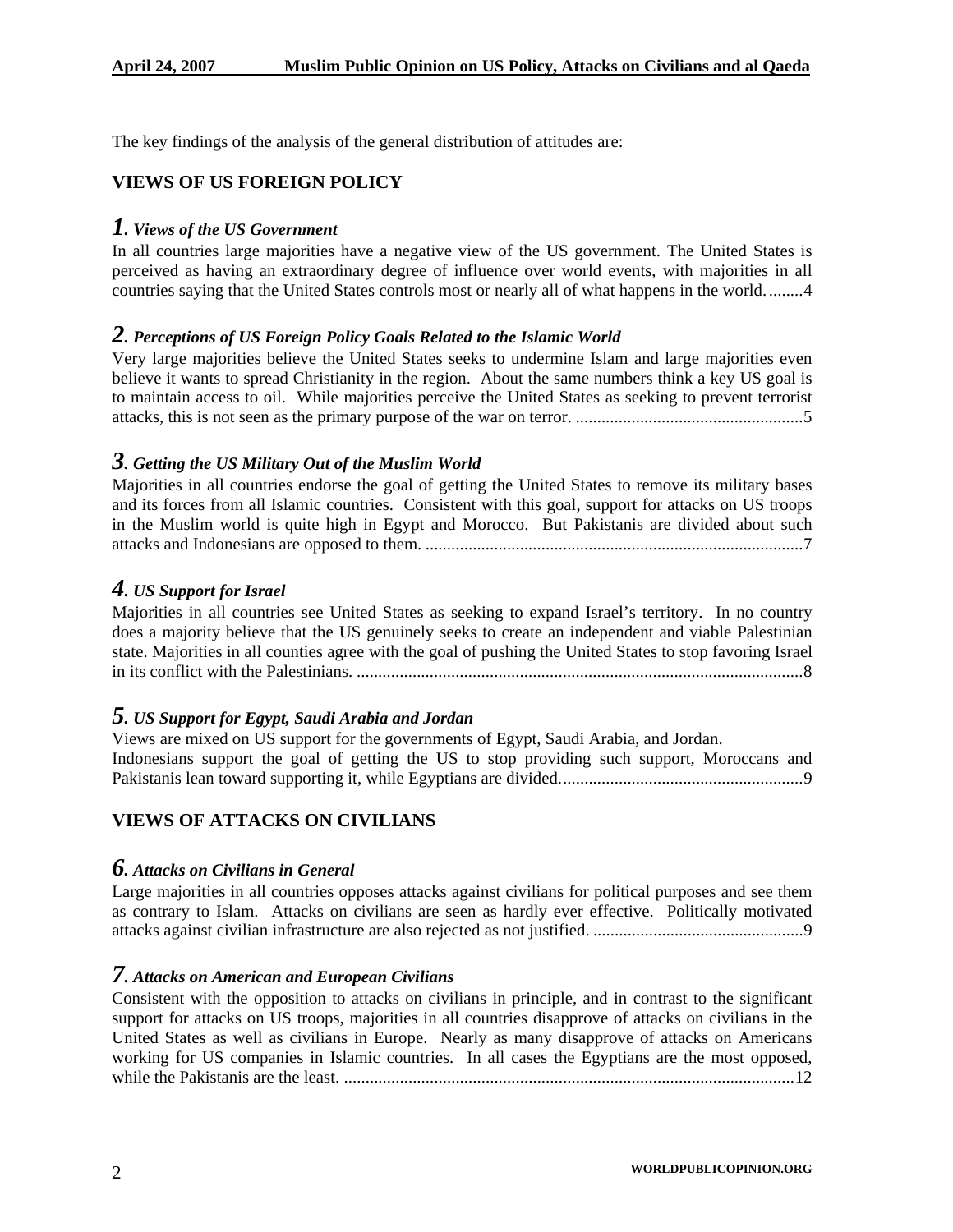## **VIEWS OF AL QAEDA AND ITS GOALS**

#### *8. Al Qaeda and Osama bin Laden*

Consistent with their rejection of attacks on civilians, majorities or pluralities say they oppose al Qaeda's attacks on Americans. But many say they share some of al Qaeda's attitudes toward the US and substantial majorities endorse many of al Qaeda's goals. Views of Osama bin Laden are quite divided, with many expressing uncertainty. Views of al Qaeda and Osama Bin Laden may be complicated by the widespread disbelief that al Qaeda committed the September 11 attacks............. 13

## *9. Groups that Attack Americans*

In regard to groups that attack Americans in general, Indonesians and Moroccans are fairly negative, Pakistanis lean negative while Egyptians lean positive. Only small numbers in all countries say they would consider donating money to such groups or would approve if a family member were to join such a group.......................................................................................................................................... 18

## *10. Perceptions of Others' Support*

People tend to believe that others share their feelings toward Osama bin Laden and groups that attack Americans. However those who have a favorable attitude are considerably more likely to project their attitudes than those who have negative attitudes. Those with neutral attitudes are more likely to skew in the direction of believing that others have a positive attitude. ............................................... 20

## *11. Views on Islamization and Western Cultural Influences*

Most respondents express strong support for expanding the role of Islam in their countries consistent with the goals of al Qaeda---but also express an openness to outside cultural influences. Large majorities in most countries support the goals of requiring a strict application of sharia, keeping out Western values, and even unifying all Islamic countries into a single Islamic state. On the other hand, majorities in all countries regard the increasing interconnection of the world through trade and communication as positive and strongly support democracy and religious freedom. Majorities or pluralities also reject the idea that violent conflict between Muslim and Western culture is inevitable and say that it is possible to find common ground. .............................................................................. 21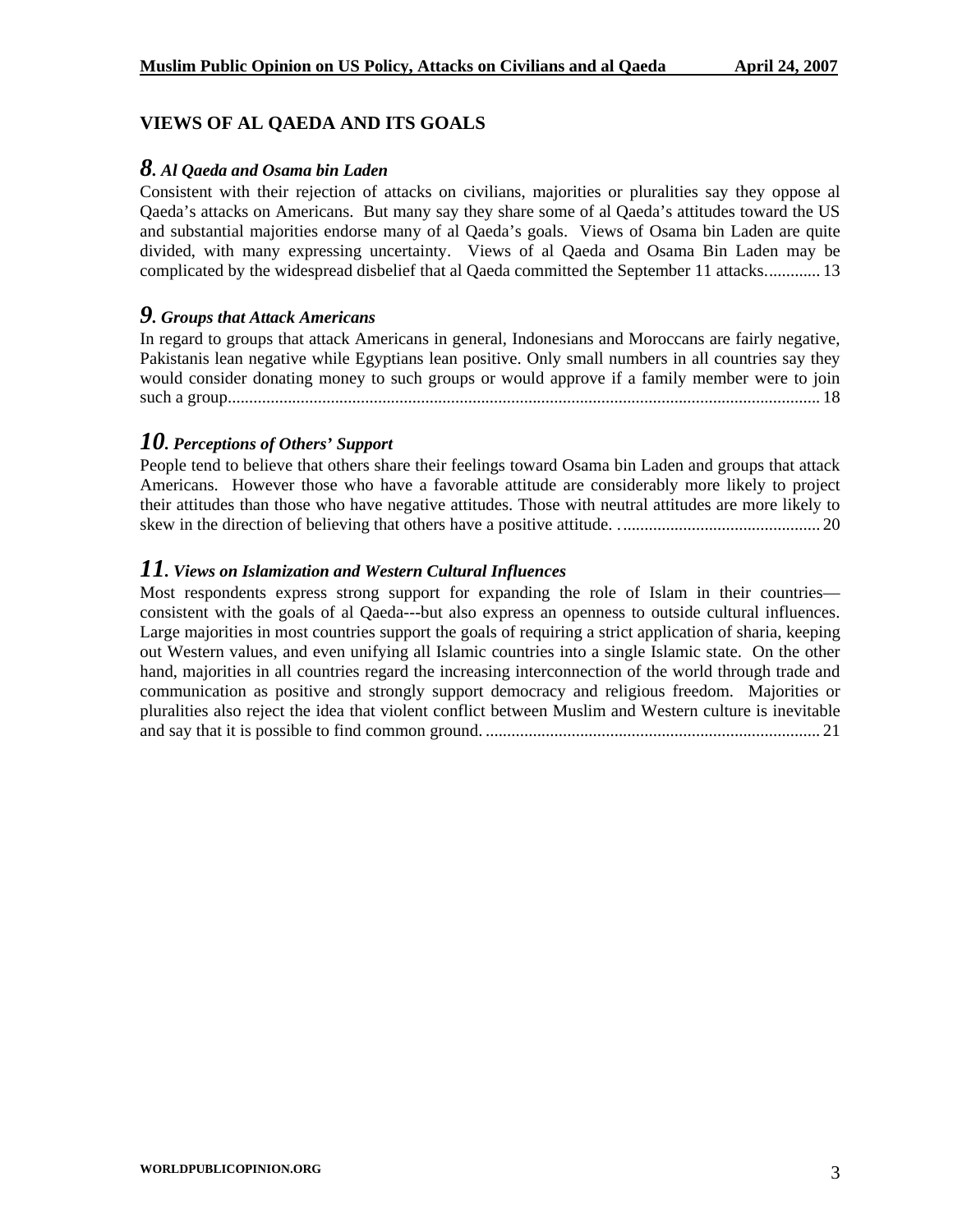## **FINDINGS**

## **VIEWS OF US FOREIGN POLICY**

#### *1. Views of the US Government*

**In all countries large majorities have a negative view of the US government. The United States is perceived as having an extraordinary degree of influence over world events, with majorities in all countries saying that the United States controls most or nearly all of what happens in the world.** 

Negative views of the United States government are widespread. An overwhelming majority of Egyptians (93%) expressed unfavorable attitudes toward the current US government, with most (86%) saying opinion was "very their unfavorable." Large majorities also had unfavorable views in Morocco (76%), Pakistan (67%), and Indonesia (66%). About half of the respondents in both Morocco and Pakistan said their opinion was very unfavorable (49%) and 16 percent said this in Indonesia.

much of what happens in the world today would you say is controlled by The United States is perceived as having an extraordinary amount of control over events in the world. Respondents were asked, "How the US?" Majorities in all four countries said "most" or "nearly all" of what happened was controlled by the United States. Eighty-nine percent in Egypt said this (57% "nearly all"), as did significant majorities in Pakistan (64%), Morocco (63%), and Indonesia  $(60\%)$ .

Responses were mixed when



## **Perception of US Control of World Events Perception of US Control of World Events**

How much of what happens in the world today would you say How much of what happens in the world today would you say is controlled by the US? is controlled by the US?



compared favorably to other great powers in history. Presented the argument, "There have been times in American history where it has helped to promote the welfare of others." A majority in Egypt (58%) and a plurality in Morocco (42%) disagreed. Pakistanis were quite divided, with 36 percent disagreeing and 33 percent agreeing, while more than a third (31%) declined to offer an opinion. A plurality of Indonesians (46%) agreed that the US had been helpful (27% disagreed). presented arguments that made the cas e that the United States has at times been helpful to others or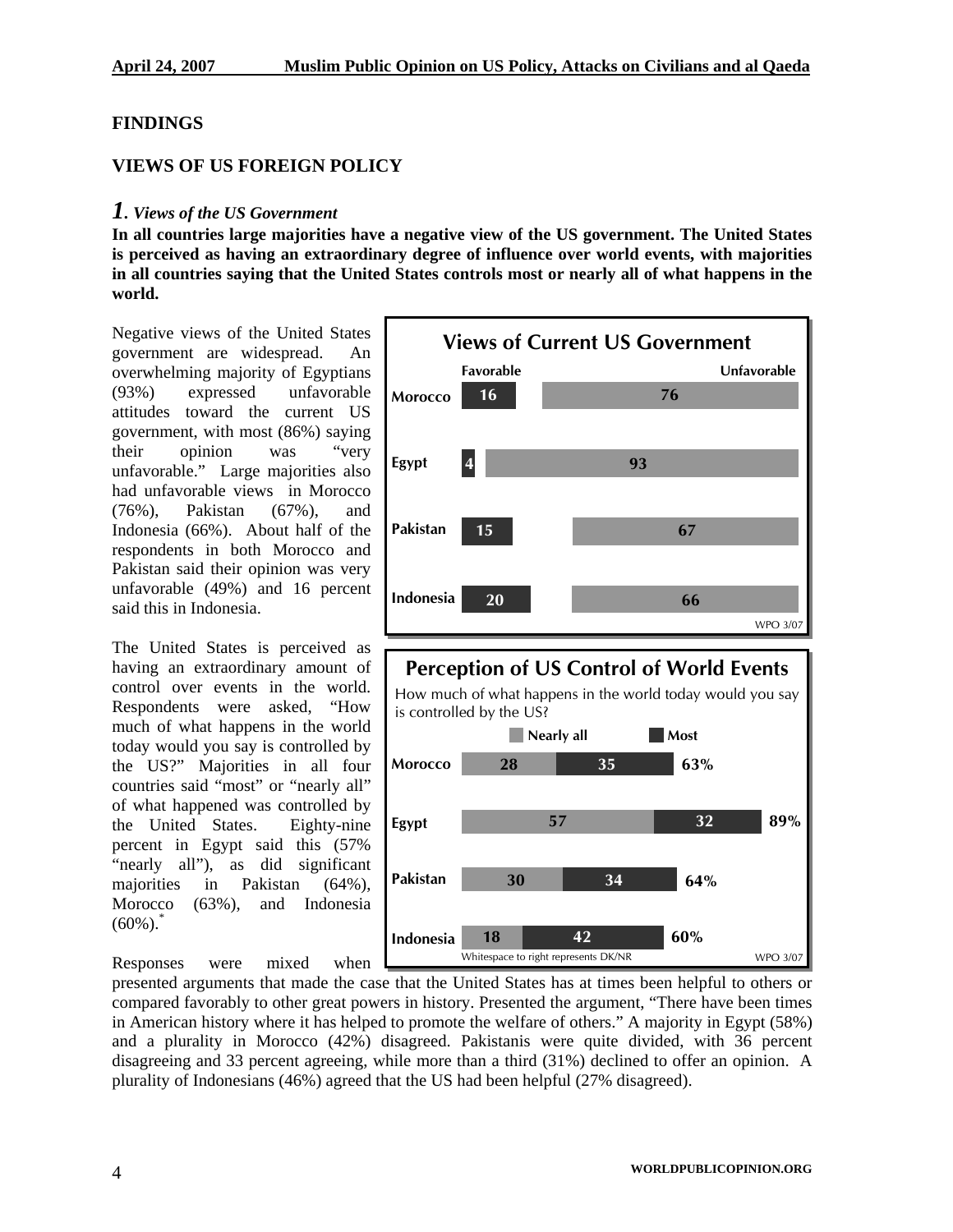Similar responses were elicited by the argument, "There is a lot wrong with America, but at least America has done more to promote economic development in the Middle East than past great powers like the British." A majority of Egyptians (59%) and a plurality of Pakistanis (37% to 28%) disagreed. Moroccans were divided (39% agree, 38% disagree) and a plurality of Indonesians (44%) agreed that the United States had promoted development. Indonesia received substantial and very obvious US help following the December 2004 tsunami, which may explain the large numbers of Indonesians who agree that the United States has at least promoted development.

#### *2. Perceptions of US Foreign Policy Goals Related to the Islamic World*

Very large majorities believe the United States seeks to undermine Islam and large majorities even believe it wants to spread Christianity in the region. About the same numbers think a key prevent terrorist attacks, this is not seen as the primary purpose of the war on terror. **US goal is to maintain access to oil. While majorities perceive the United States as seeking to** 

including a very large majority in Egypt (92%) and large majorities in Respondents were presented a series of possible foreign policy goals related to the Islamic world and asked to evaluate whether each was a goal of the United States. Large majorities across all four countries believe that a goal of US foreign policy is to "weaken and divide the Islamic world." On average 79 percent said they believed this was a US goal, Morocco (78%), Indonesia (73%) and Pakistan (73%).

Respondents believe that the United States wants to weaken Islam out of a

by Morocco (69%) and Pakistan (62%). Although Indonesians were more skeptical about whether

the United States sought to weaken Islam, an overall majority (57%) agreed that it did.

 $(67%)$  and significant majorities in Pakistan  $(64%)$  and Indonesia  $(61%)$ . US leaders are seen as having a pro-Christian agenda. Large majorities (average 64%) said they believed that the United States wanted "to spread Christianity in the Middle East," including two-thirds in Morocco Egyptians were not asked this question.



Western way of life." This attitude was most widespread in Egypt, where 87 percent agreed followed feeling of being threatened by Islam. In a separate series of questions, large majorities agreed with the statement, "It is America's goal to weaken Islam so that it will not grow and challenge the

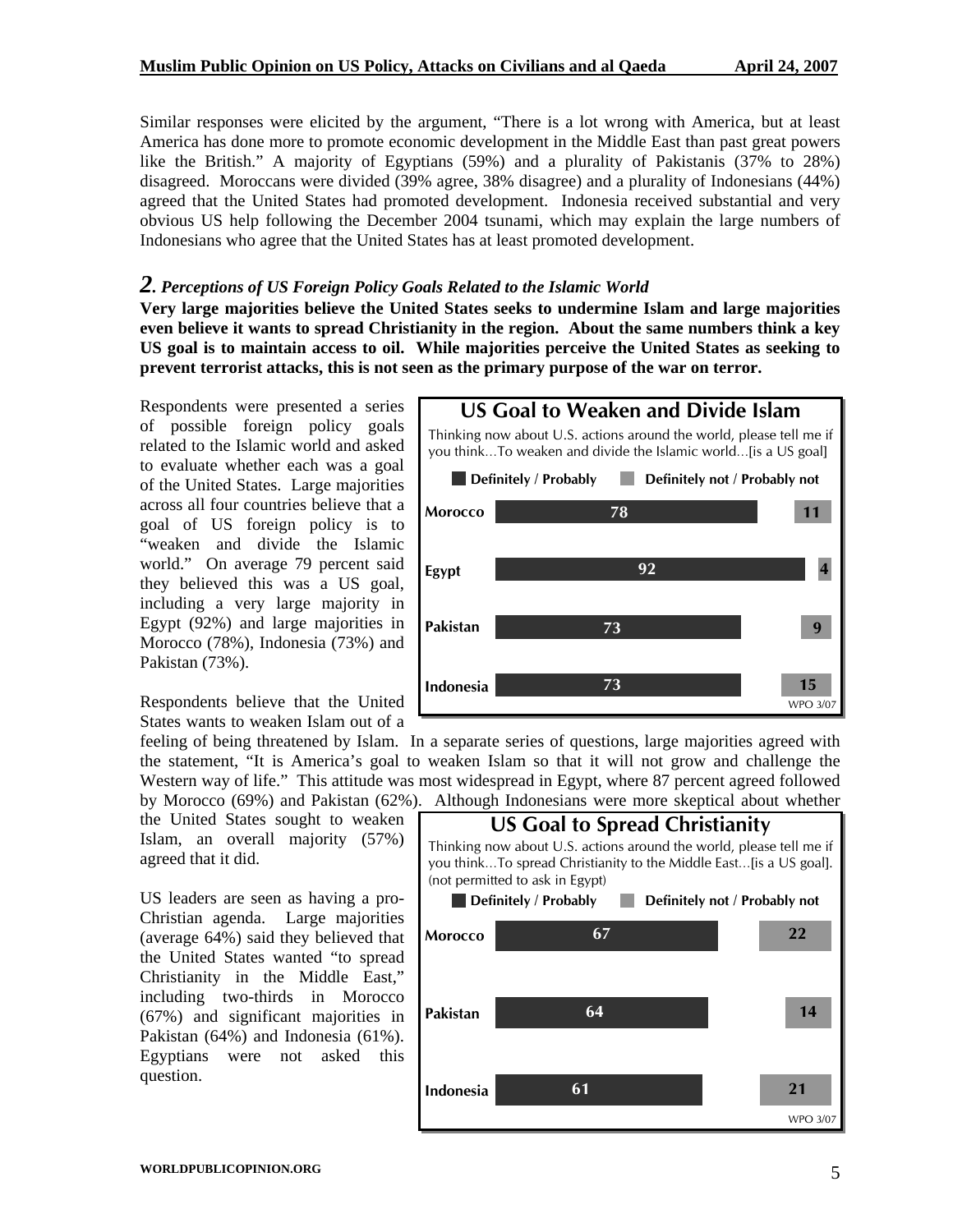Equally large majorities think the United States pursues the more traditional strategic goal of protecting its access to oil. An overwhelming majority in Egypt (93%) said that maintaining "control over the oil resources of the Middle East" was a goal of the United States (84% definitely), as well as strong majorities in Morocco (82%), Indonesia (74%) and Pakistan (68%). On average 79 percent had this perception.

Indonesians (61%), and Pakistanis (56%) agreed with this. These majorities were a bit smaller than those believing the United States wanted to maintain control over Mideast oil, however, perhaps Respondents also endorsed an argument that framed US efforts to gain access to Middle Eastern oil as illegitimate and exploitive. In all four countries, most respondents agreed that "America pretends to be helpful to Muslim countries, but in fact everything it does is really part of a scheme to take advantage of people in the Middle East and steal their oil." On average across all four countries, two thirds of respondents (67%) thought this was the case. Egyptians (87%), Moroccans (62%), because some felt that saying the US sought to "steal" Middle Eastern oil overstated the case.

percent of Egyptians said this was a US goal and 39 percent said it was not. Pakistanis were even more uncertain: just 48 percent said the US wanted to prevent such attacks and 29 percent disagreed, The stated US goal of preventing "more attacks such as those on the World Trade Center in September 2001" was seen as a genuine objective by more modest numbers (average 58 percent). Seventy-one percent of Moroccans and 68 percent of Indonesians said this was a US goal. Only 58 while 33 percent did not answer.

Only minorities said that the US sought to ensure that their country "does not fall into the hands of extremist groups" (average 35%). The highest percentage was in Indonesia (41%) followed by Morocco (38%) and Pakistan (38%). Just 24 percent of Egyptians concurred.

#### **Primary Goal of the War on Terrorism**

They were given three possible responses: 1) "to protect itself from terrorist attacks;" 2) "to achieve political and military domination to control Middle East resources;" and, 3) "to weaken and divide the Respondents were also asked what they thought "the primary goal" of the US war on terrorism was. Islamic religion and its people."

The US government's stated goal—to protect the United States from terrorist attacks—received short shrift. On average, just 16 percent saw this reason as primary, ranging from 9 percent in Egypt to 23 percent in Indonesia.

(39%), while weakening and dividing Islam was highest in Pakistan (42%) and Indonesia (29%). Roughly equal numbers thought the other two possibilities were the United States' primary goals. Over all four countries, 36 percent selected achieving political and military domination, while 34 percent chose weakening and dividing the Islamic religion and its people. Achieving political and military domination was highest in Egypt (55%) and Morocco

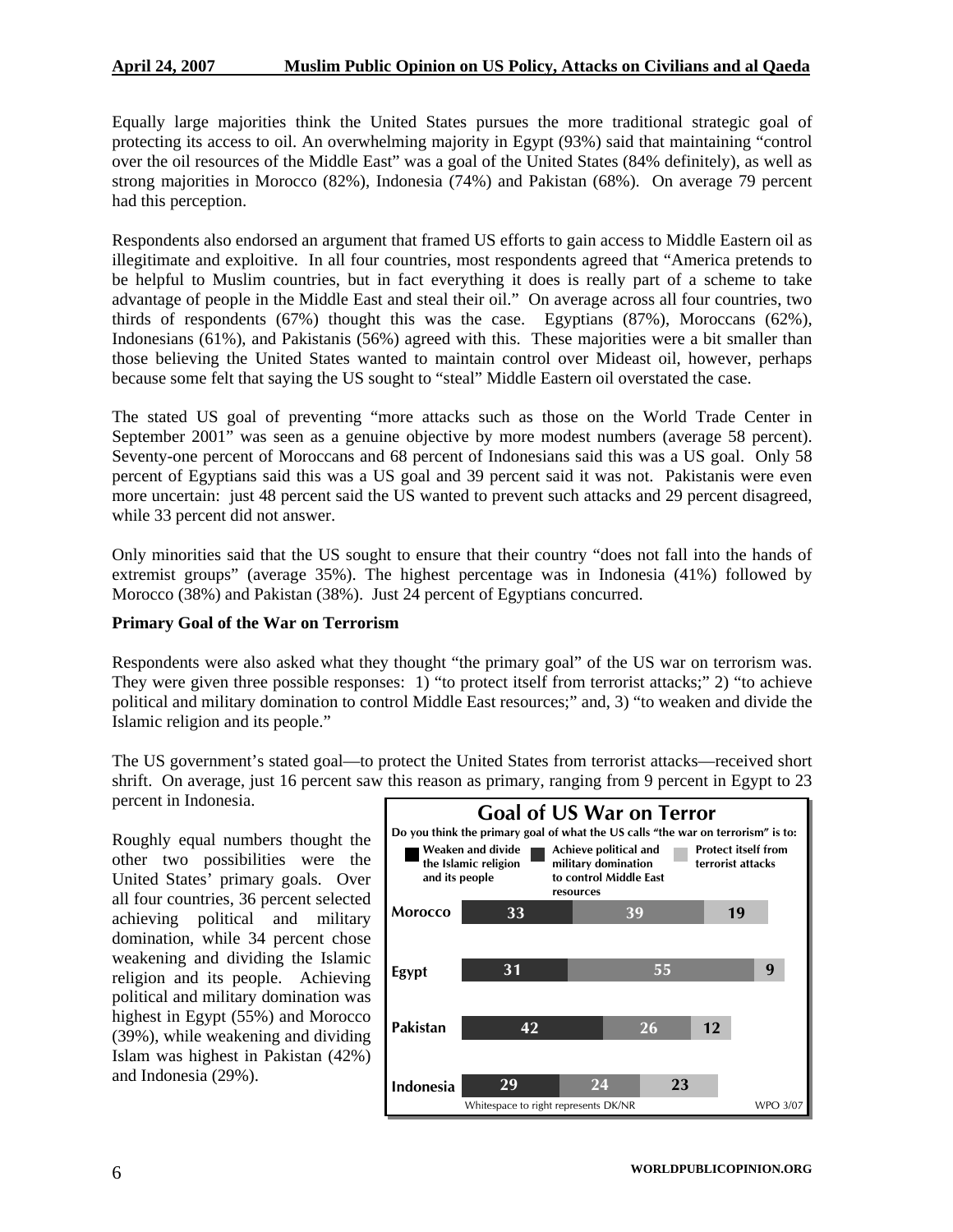#### *3. Getting the US Military Out of the Muslim World*  **Majorities in all countries endorse the goal of getting the United States to remove its military bases and its forces from all Islamic countries. Consistent with this goal, support for attacks on US troops in the Muslim world is quite high in Egypt and Morocco. But Pakistanis are divided**

Large majorities in all countries agreed with the goal of getting "the US to remove its bases and its military forces from all Islamic countries"—on average 74 percent. In Morocco, 72 percent agreed (37% strongly). In Egypt, agreement was 92 percent (82% strongly). In Pakistan, 71 percent agreed that the US should be pushed to remove its bases from Islamic countries (48% strongly); only 9 percent disagreed. Indonesians, too, agreed with this goal by 64 percent to 16 percent.

**about such attacks and Indonesians are** 

**pposed to them. o**

Consistent with their support for the goal of driving US military forces out of Islamic countries, respondents express significant but not universal—approval of attacks on US troops in Islamic countries, including both those that are fighting in Iraq and Afghanistan and those that are based in the Persian Gulf. On average, for each area, approximately half favored such attacks, with three in 10 opposed, but there were substantial variations between countries. Very large majorities in Egypt said they supported such attacks, as did robust majorities in Morocco. Pakistanis tended to be divided and Indonesians were mostly opposed.

Majorities in Egypt and Morocco expressed approval for attacks on US troops in Muslim countries. Egyptians were those most likely to support such actions. Nine out of ten Egyptians approved of attacks on US military troops in Iraq (91%) and in Afghanistan (91%). Four out of five Egyptians (83%) said they supported attacks on US forces based in Persian Gulf states. Substantial majorities of Moroccans were also in favor of attacks on US troops in Iraq (68%), in Afghanistan



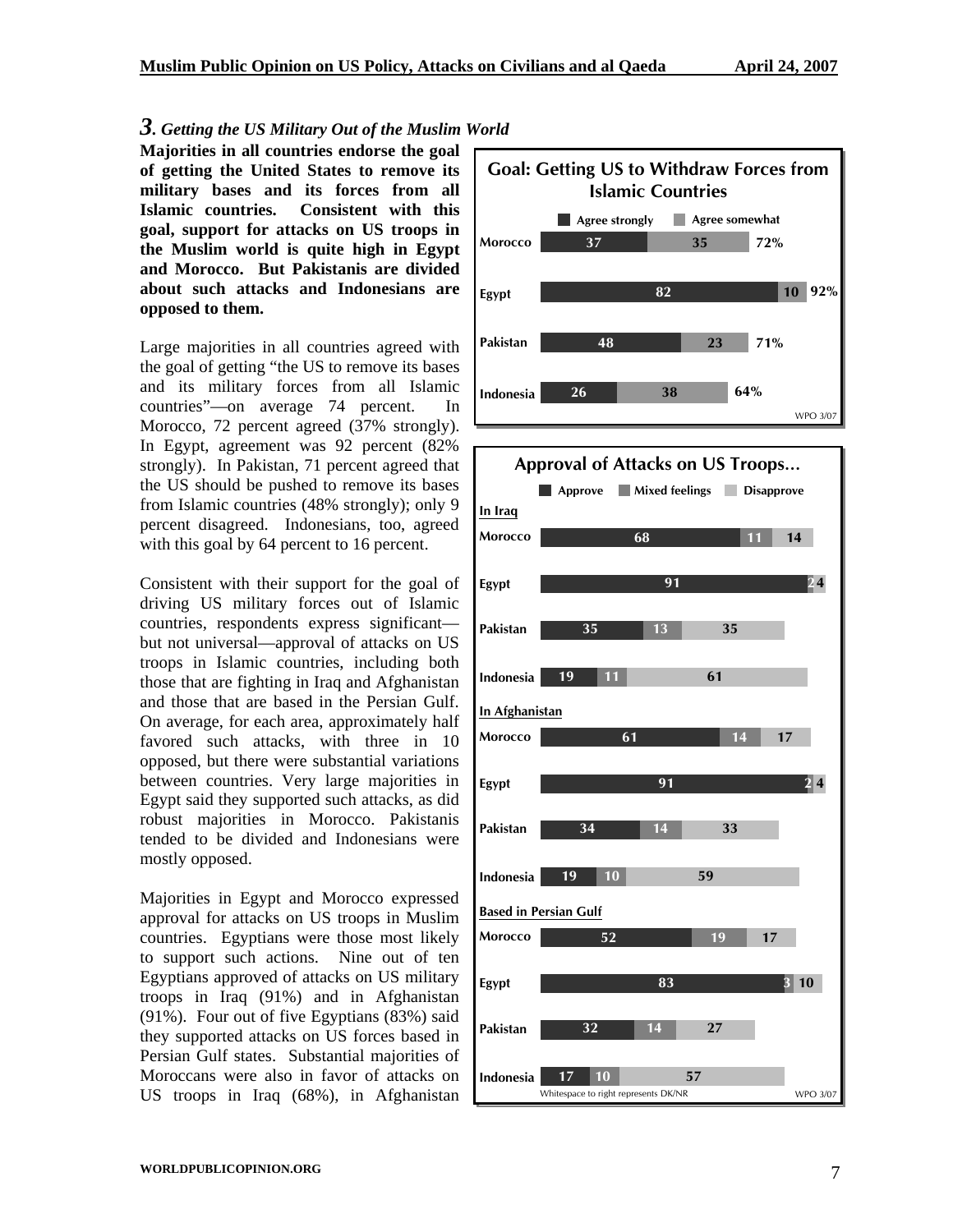(61%) and slightly smaller majorities supported attacks on those based in Persian Gulf states (52%).

Pakistanis were divided about attacks on US troops, though only a third expressed outright disapproval. A third (35%) of respondents in Pakistan approved of attacks on US troops in Iraq and another 13 percent expressed mixed feelings. A third (35%) disapproved. About the same percentages endorse attacking US forces in neighboring Afghanistan: 34 percent approved and 14 percent were ambivalent. One third (33%) disapproved. In the Persian Gulf, about a third (32%) approved of attacks on US forces while 14 percent had mixed feelings and 27 percent disapproved.

Indonesians stand out for their opposition to such attacks. Sixty-one percent disapproved of attacks on US troops fighting in Iraq and nearly as many (59%) disapproved of attacks on US forces in Afghanistan. Fifty-seven percent rejected attacks on US military troops based in the Persian Gulf states. Fewer than one in five said they were in favor of attacking US forces in any of the three locations.

## *4. US Support for Israel*

**Majorities in all countries see United States as seeking to expand Israel's territory. In no country does a majority believe that the US genuinely seeks to create an independent and viable Palestinian state. Majorities in all counties agree with the goal of pushing the United States to stop favoring Israel in its conflict with the Palestinians.**

Consistent with the view that the United States does not respect Islamic interests, majorities in all four countries believe that the United States supports the expansion of Israel's borders. More than nine in 10 Egyptians (91%) and roughly three in five in Morocco (64%), Pakistan (62%), and Indonesia (58%) said they believed this was a US goal.

In no country did a majority or plurality believe that "the creation of an independent and economically viable Palestinian state" was a goal of the United States. The numbers asserting this was not a US goal varied considerably among the countries polled, however. Egyptians took the strongest position: 91 percent said that this was not a US goal. A majority of Moroccans (64%) agreed. Pakistanis tended to agree: 36 percent said the US did not want this and 29 percent said it did. Indonesians were divided, with 38 percent (the largest number) saying that US wanted a Palestinian state and 40 percent saying it did not.



Two-thirds or more of those polled in all four countries said that they supported the goal of trying "to push the United States to stop favoring Israel in its conflict with the Palestinians." In Egypt, an overwhelming 95 percent agreed and in Morocco, 75 percent did. In both Pakistan and Indonesia, 65 percent agreed, though Pakistanis were more emphatic (42% believed strongly) than Indonesians (29% strongly).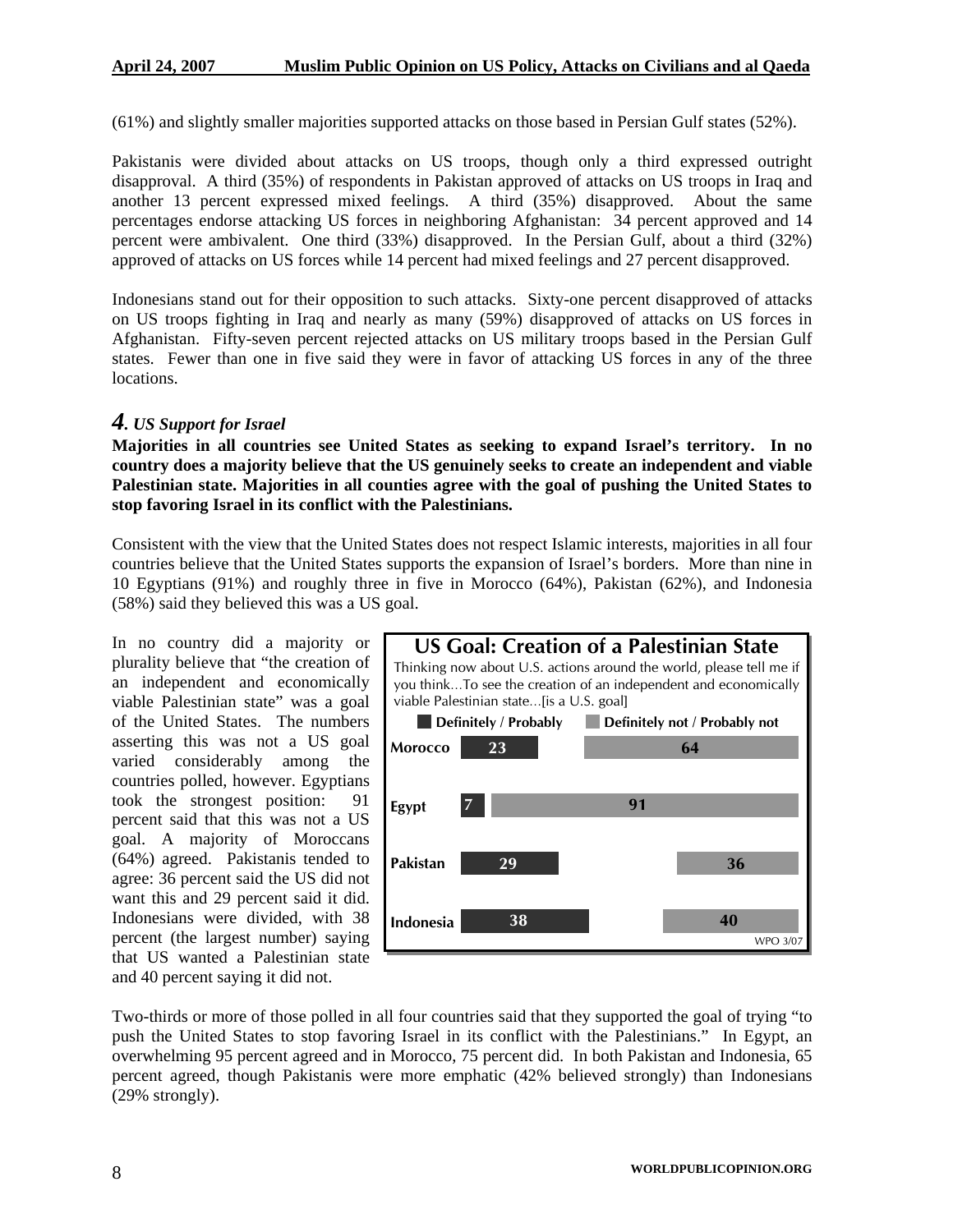#### *5. US Support for Egypt, Saudi Arabia and Jordan*

**Views are mixed on US support for the governments of Egypt, Saudi Arabia, and Jordan. Indonesians support the goal of getting the US to stop providing such support, Moroccans and Pakistanis lean toward supporting it, while Egyptians are divided.** 

In contrast to the strong support shown overall for pushing US military forces out of Islamic countries, views were much more mixed about whether it was a good idea to try "to push the United States to stop providing support to such governments as Egypt, Saudi Arabia, and Jordan."

Indonesia is the only country where a majority expressed support for this idea (55%). It is also the country that is the most distant—both geographically and culturally—from the Arab countries named. In Morocco, respondents tended to



agree, but by a narrow margin of 42 percent to 36 percent. Although their government is also a major recipient of US aid, Pakistanis tended to agree that such aid should be stopped by 40 percent to 27 percent. The question asked of Egyptians was worded slightly differently in that Egypt was not named. Egyptian respondents were divided: 44 percent agreed but 46 percent disagreed. Egypt is the largest recipient of US bilateral aid after Israel.

## **VIEWS OF ATTACKS ON CIVILIANS**

#### *6. Attacks on Civilians in General*

**Large majorities in all countries oppose attacks against civilians for political purposes and see them as contrary to Islam. Attacks on civilians are seen as hardly ever effective. Politically** 

**motivated attacks against civilian infrastructure are also rejected as not justified.** 

Most respondents in all four countries believe that politicallymotivated attacks on civilians, such as bombings or assassinations, cannot be justified. Respondents were given four options for evaluating such attacks: "strongly justified," "justified," "weakly justified," and "not justified at all." In all countries a majority—in most cases an overwhelming majority took the strongest position, saying

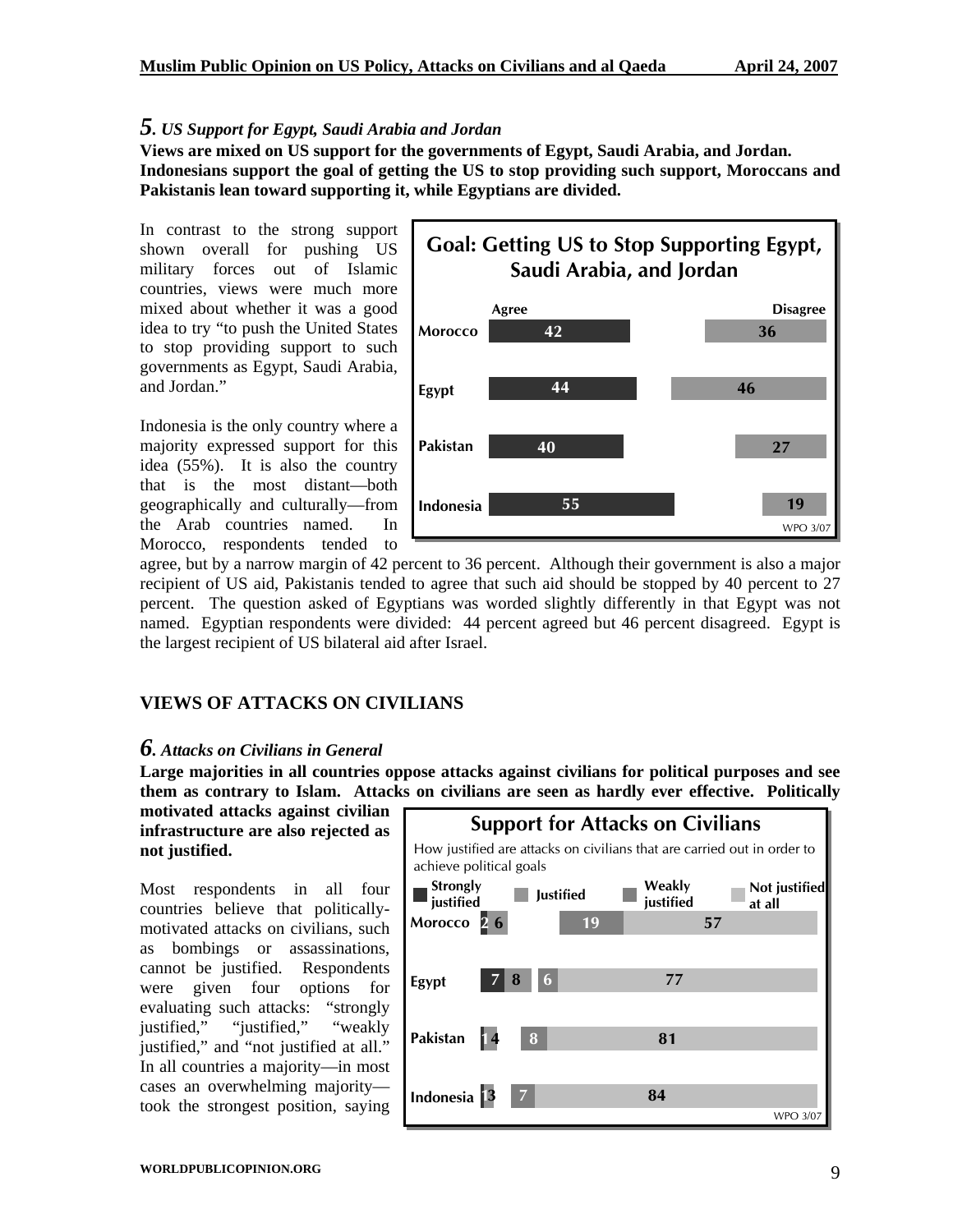that such attacks could not be justified at all. More than four out of five Indonesians (84%), Pakistanis (81%), and Egyptians (77%) said such attacks were completely inexcusable, as well as 57 percent of Moroccans (an additional 19 percent of Moroccans said they could only be "weakly justified"). On average 75 percent said that such attacks could not be justified at all.

Most believe that attacks on civilians are contrary to Islam. Respondents were asked about the "position of Islam regarding attacks against civilians," and asked whether it supports or opposes such attacks. They were offered the additional options of saying that it "certainly" supports or opposes such attacks. Most took the strongest position of saying that Islam "certainly" opposes targeting civilians. On average, 63 percent took this position including 83 percent of Egyptians, 72 percent of Pakistanis, and 61 percent of Moroccans. A more modest 37 percent of Indonesians said that Islam certainly opposes such attacks, though an additional 38 percent said simply that Islam opposes them.

 Respondents were also asked whether they agreed or disagreed with the statement, "Groups that use violence against civilians, such as al Qaeda, are violating the principles of Islam. Islam opposes the use of such violence." Large majorities agreed in Egypt (88%), Indonesia (65%) and Morocco (66%).

Pakistanis, however, were much more equivocal on this question. Only 30 percent said they agreed that such attacks violated Islam and 35 percent disagreed (35 percent did not answer). This appears to contradict the majority view in Pakistan,



discussed earlier, that attacks on civilians could never be justified and that Islam certainly opposes such attacks. It may be that some Pakistani respondents are reacting negatively to the assertion that al Qaeda uses violence against civilians. As discussed below, Pakistanis are particularly likely to reject the idea that al Qaeda had a role in the September  $11<sup>th</sup>$  attacks.

Three of the publics polled see targeting civilians as not only morally unacceptable but also largely ineffective. Respondents were asked to judge whether attacking civilians was an effective tactic "often," "only sometimes," or "hardly ever." A majority of Moroccans (55%) and Pakistanis (53%) considered such attacks hardly ever effective, while 17 percent of both publics said they were only sometimes effective. A plurality in Indonesia (42%) also said they were hardly ever effective, while 19 percent called them only sometimes effective. Just eight percent called them often effective, while 31 percent did not answer.

Egyptians, however, took quite a different view. While 37 percent said such attacks were hardly ever effective, a majority of 58 percent said they were at least sometimes effective. It should be noted, however, that Egyptians show greater opposition to the use of such attacks than other publics.

#### **Attacks on Civilian Infrastructure**

Majorities in all four countries also think that attacks on civilian infrastructure—even if no civilians are killed—are completely unjustifiable. Respondents were asked about "politically motivated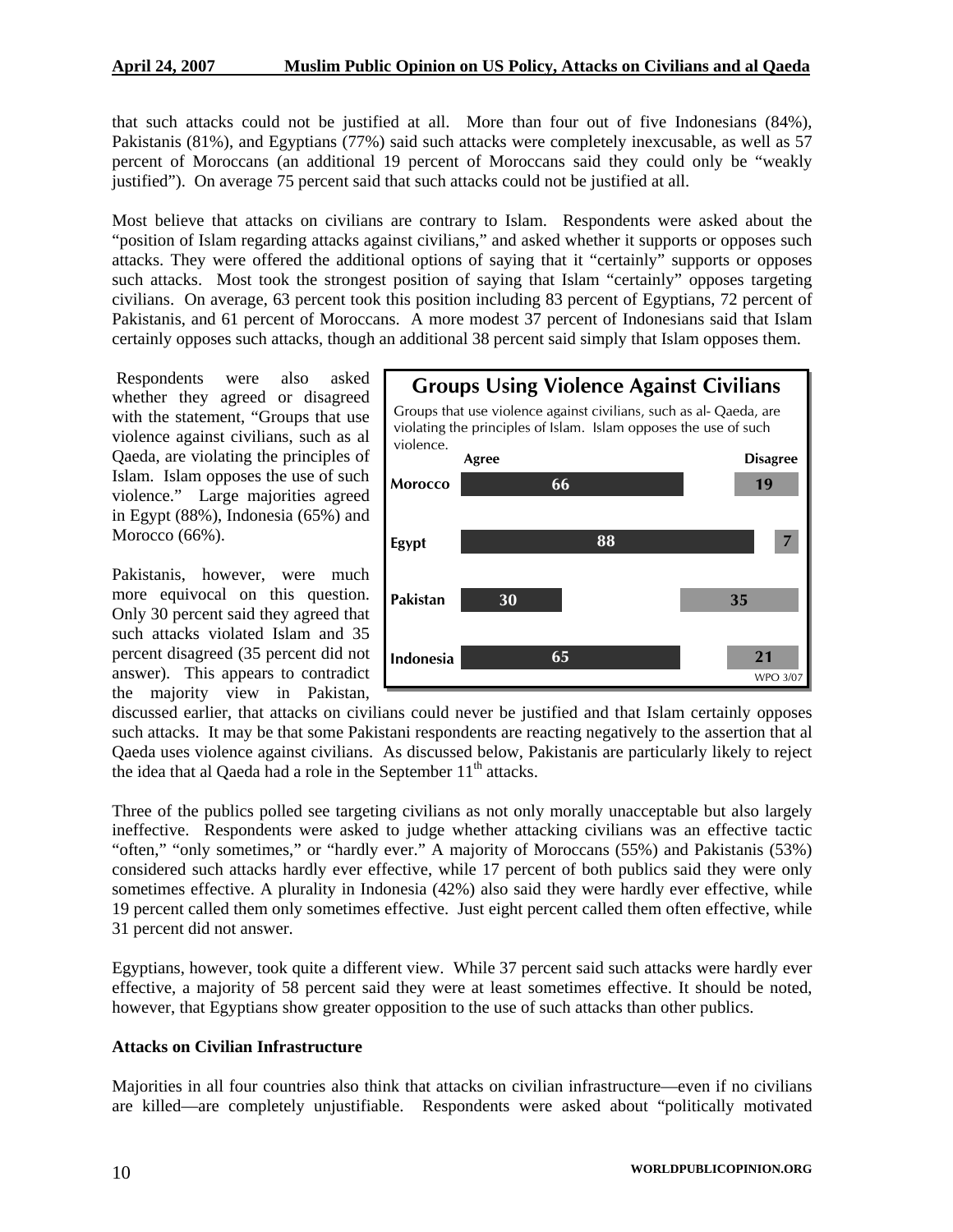attacks" that do not inflict casualties, such as "destroying a pipeline or bombing a radio transmitting tower." On average 69 percent said that such attacks could never be justified, including 80 percent of Indonesians, 77 percent of Pakistanis, 62 percent of Egyptians and 56 percent of Moroccans. On average another 12 percent said such attacks could only be weakly justified, while just 10 percent said they could be justified.

#### **Suicide Attacks**

Attitudes about suicide attacks are more complex. It should be noted that suicide attacks do not necessarily target civilians; many are directed against military targets. Nonetheless, majorities in three of the four countries said that suicide attacks were rarely or never justified. Egyptians, on the other hand, tended to believe they were justified sometimes or often.

Respondents were asked what they thought when they heard or read about "an attack in which a Muslim blows himself up while attacking an enemy." In two countries majorities said such suicide bombings were "never justified:" Indonesia (68%) and Pakistan (62%). An additional 13 percent of Indonesians and 11 percent of Pakistanis said suicide bombings were rarely justified. Moroccans also tended to think such attacks were unjustified, though less emphatically: 34 percent said they were never justified and 19 percent said rarely.



Three in five Egyptians (60%), however, considered suicide bombings to be "often" (41%) or "sometimes" (19%) justified. About a quarter (28%) said they were never justified and 8 percent called such actions rarely justified. The fact that Egyptian respondents also said they were strongly opposed to attacks on civilians suggests that Egyptians may tend to think of suicide attacks as being against non civilian targets.

#### **Terrorism**

In three of the four countries polled, most respondents indicate that they consider terrorism a serious challenge. They were asked to choose whether they viewed "terrorism" as a "very big problem," a "moderate problem," a "small problem" or "not a problem." Very large majorities said they saw terrorism as a problem, and large majorities saw it as a very big one.

The highest level of concern was in Pakistan where 83 percent saw terrorism as a very big problem and an additional 10 percent saw it as a moderate problem. Two-thirds of Indonesians (67%) also said terrorism was a big problem and an additional 21 percent called it a moderate problem. Among Egyptians, 62 percent said it was a very big problem, plus eight percent saw it as a moderate one.

Morocco diverges dramatically. More than four fifths (84%) said terrorism was either only a "small problem" (78%) or "not a problem" (6%). Only 13 percent of Moroccans called it either a very big problem (1%) or a moderate problem (12%).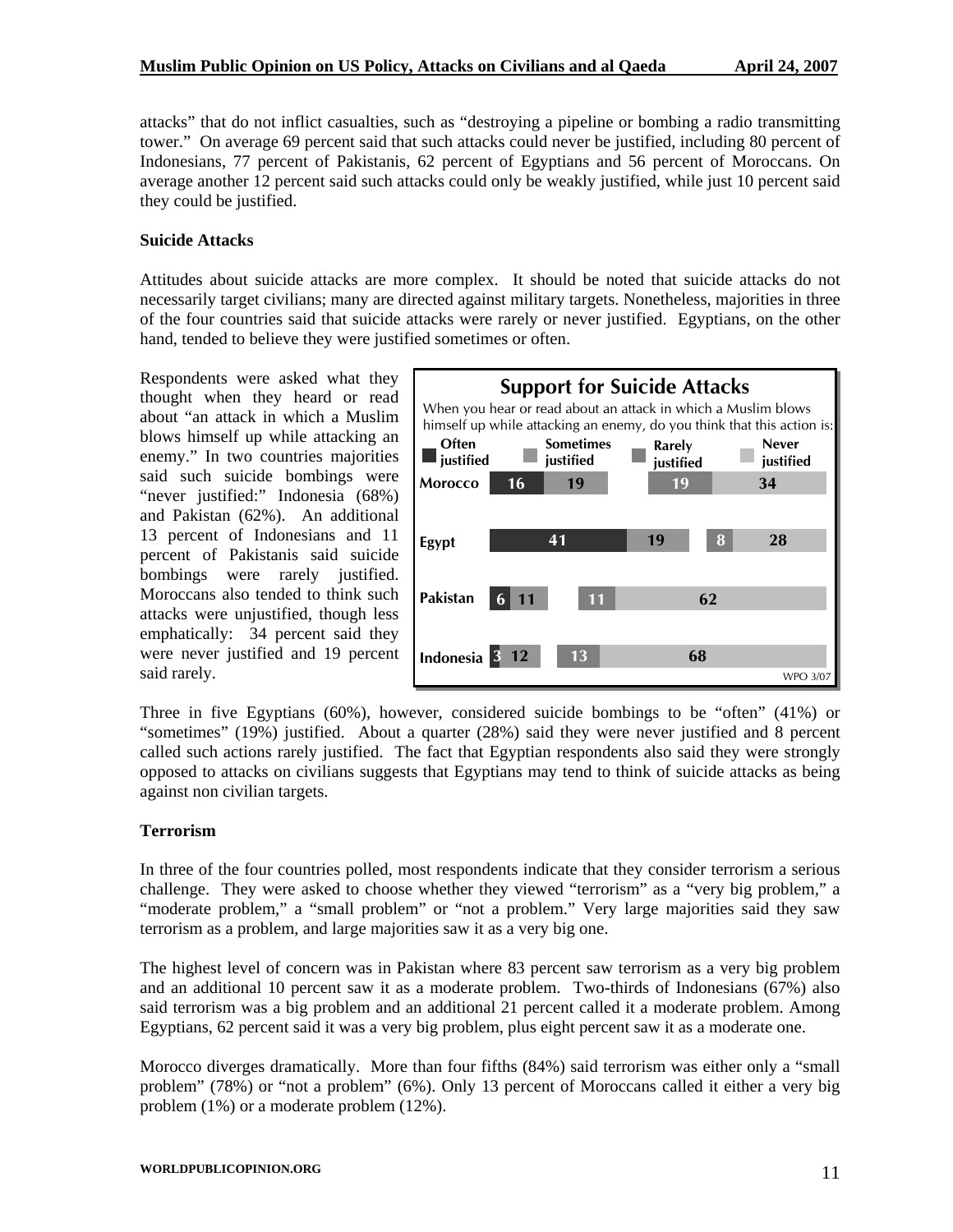All four countries have suffered major terrorist attacks in recent years, though Morocco has suffered fewer casualties than the other countries polled. Pakistan—the country where respondents were most likely to consider terrorism a significant problem—has lost about 35 people in two suicide bombing attacks so far this year and Islamic militants trained there are blamed for suicide attacks in neighboring Afghanistan. In Indonesia, more than 200 people died in the 2002 suicide bombings at nightclubs in Bali, Indonesia, and since then about 40 more people have died in attacks on foreign targets. Bombings in the Egyptian resort cities of Dahab in 2006 and Sharm el Sheikh in 2005 killed more than a hundred people. In Morocco, suicide bombings carried out in Casablanca in 2003 killed 45 people.

#### *7. Attacks on American and European Civilians*

**Consistent with the opposition to attacks on civilians in principle, and in contrast to the significant support for attacks on US troops, majorities in all countries disapprove of attacks on civilians in the United States as well as civilians in Europe. Nearly as many disapprove of attacks on Americans working for US companies in Islamic countries. In all cases the Egyptians are the most opposed, while the Pakistanis are the least.** 

Large majorities in all countries reject violence that targets civilians in the United States or in Europe, with large majorities in three of the countries rejecting them strongly. On average 78 percent said they disapproved of attacks on American civilians (60% strongly), while 79 percent disapproved of attacks on European civilians (62% strongly). Just 4-5 percent approved of such attacks while 7-8 percent had mixed feelings.

Egyptians were the most strongly opposed. Nine out of ten disapproved of attacks on both Americans (91%) and Europeans (93%) and most of them disapproved strongly (79% for Americans, 84% for European). Eight out of ten Moroccans (78%) opposed attacks on Americans (57% strongly) and slightly more (82%) opposed attacks on Europeans (61% strongly). Indonesian responses were similar. Threequarters (75%) disapproved of attacks on Americans (57% strongly) and 78 percent rejected attacks on Europeans (60% strongly). Because of the large number of non responses in Pakistan, percentages there were smaller: 67 percent opposed attacks on Americans (46% strongly) and 63 percent opposed attacks on Europeans (44% strong ly).

| Approval of Attacks on                                     |                      |                                            |                 |  |  |
|------------------------------------------------------------|----------------------|--------------------------------------------|-----------------|--|--|
|                                                            |                      | Approve Mixed feelings Disapprove          |                 |  |  |
| <b>Civilians in the United States</b>                      |                      |                                            |                 |  |  |
| Morocco                                                    | 8                    | 78                                         |                 |  |  |
| Egypt                                                      | 6 <sup>2</sup>       | 91                                         |                 |  |  |
| Pakistan                                                   | 13<br>$\sqrt{5}$     | 67                                         |                 |  |  |
| Indonesia 4 7                                              |                      | 75                                         |                 |  |  |
| <b>Civilians in Europe</b>                                 |                      |                                            |                 |  |  |
| Morocco                                                    | 6                    | 82                                         |                 |  |  |
| Egypt                                                      | 42                   | 93                                         |                 |  |  |
| Pakistan                                                   | 14<br>6              | 63                                         |                 |  |  |
| Indonesia 35                                               |                      | 78                                         |                 |  |  |
| US civilians working for US companies in Islamic countries |                      |                                            |                 |  |  |
| Morocco                                                    | $\overline{7}$<br>13 | 73                                         |                 |  |  |
| Egypt                                                      | 62                   | 90                                         |                 |  |  |
| Pakistan                                                   | 16<br>7              | 58                                         |                 |  |  |
| Indonesia <sup>3</sup>                                     |                      | 76<br>Whitespace to right represents DK/NR | <b>WPO 3/07</b> |  |  |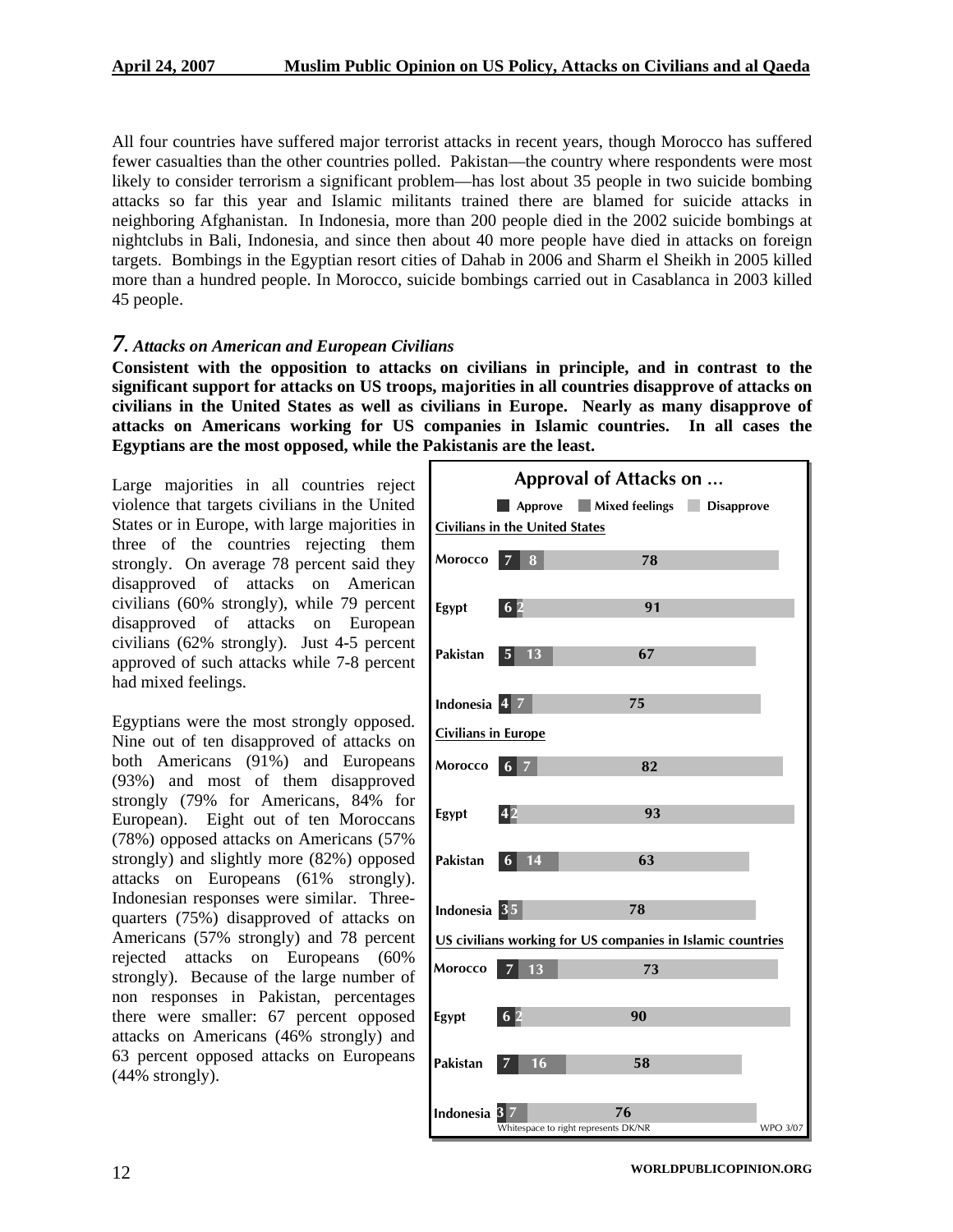Exceedingly small numbers in all countries—ranging from 3 percent to 7 percent—expressed approval for attacks on either American or European civilians. Respondents were also offered the option of saying they had mixed feelings about such attacks, though relatively small numbers chose it: 2 percent to 8 percent in three of the countries and 13-14 percent in Pakistan for Europeans and Americans. The minorities who approved of or had mixed feelings about such attacks were also largest in Pakistan: 18 percent said they either approved (5%) or had mixed feelings (13%) about attacks on Americans and 20 percent either approved (6%) or had mixed feelings (14%) about attacks on Europeans. In Morocco, this number reached 15 percent for attacks against Americans (7% approve, 8% mixed), and 13 percent for Europeans (6% approve, 7% mixed). Those approving in Indonesia and Egypt were even fewer.

Most respondents also opposed attacks on US civilians working for US companies in Muslim countries. In Egypt, nine out of ten disapproved, including 78 percent who chose "strongly disapprove." Three out of four Indonesians (76%) disapproved, 57 percent strongly, as did three out of four Moroccans (73%), 49 percent strongly. A majority of Pakistanis also rejected attacks on such workers (58%), though only 39 percent did so strongly.

The percentage expressing approval or "mixed feelings" about attacks on US civilians working for US companies in the Muslim world was highest in Pakistan (23%) and Morocco (20%). One tenth or less expressed either ambivalence or approval in Indonesia (10%) and Egypt (8%).

#### **VIEWS OF AL QAEDA AND ITS GOALS**

#### *8. Al Qaeda and Osama bin Laden*

**Consistent with their rejection of attacks on civilians, majorities or pluralities say they oppose al Qaeda's attacks on Americans. But many say they share some of al Qaeda's attitudes toward the US and substantial majorities endorse many of al Qaeda's goals. Views of Osama bin Laden are quite divided, with many expressing uncertainty. Views of al Qaeda and Osama Bin Laden may be complicated by the widespread disbelief that al Qaeda committed the September 11 attacks.** 

Views of al Qaeda are not simply positive or negative. Just as respondents reject attacks on civilians, most reject al Qaeda's attacks on Americans. Nonetheless, they agree with some of its views of the United States and sympathize with many of its goals.

To differentiate between their views about al Qaeda's attacks on Americans and their views about al Qaeda's attitudes toward the United States, respondents were offered three statements: 1) "I support al Qaeda's attacks on Americans and share its attitudes toward the US;" 2) "I oppose al Qaeda's attacks on Americans but share many of its attitudes toward the US;" and, 3) "I oppose al Qaeda's attacks on Americans and do not share its attitudes toward the US."

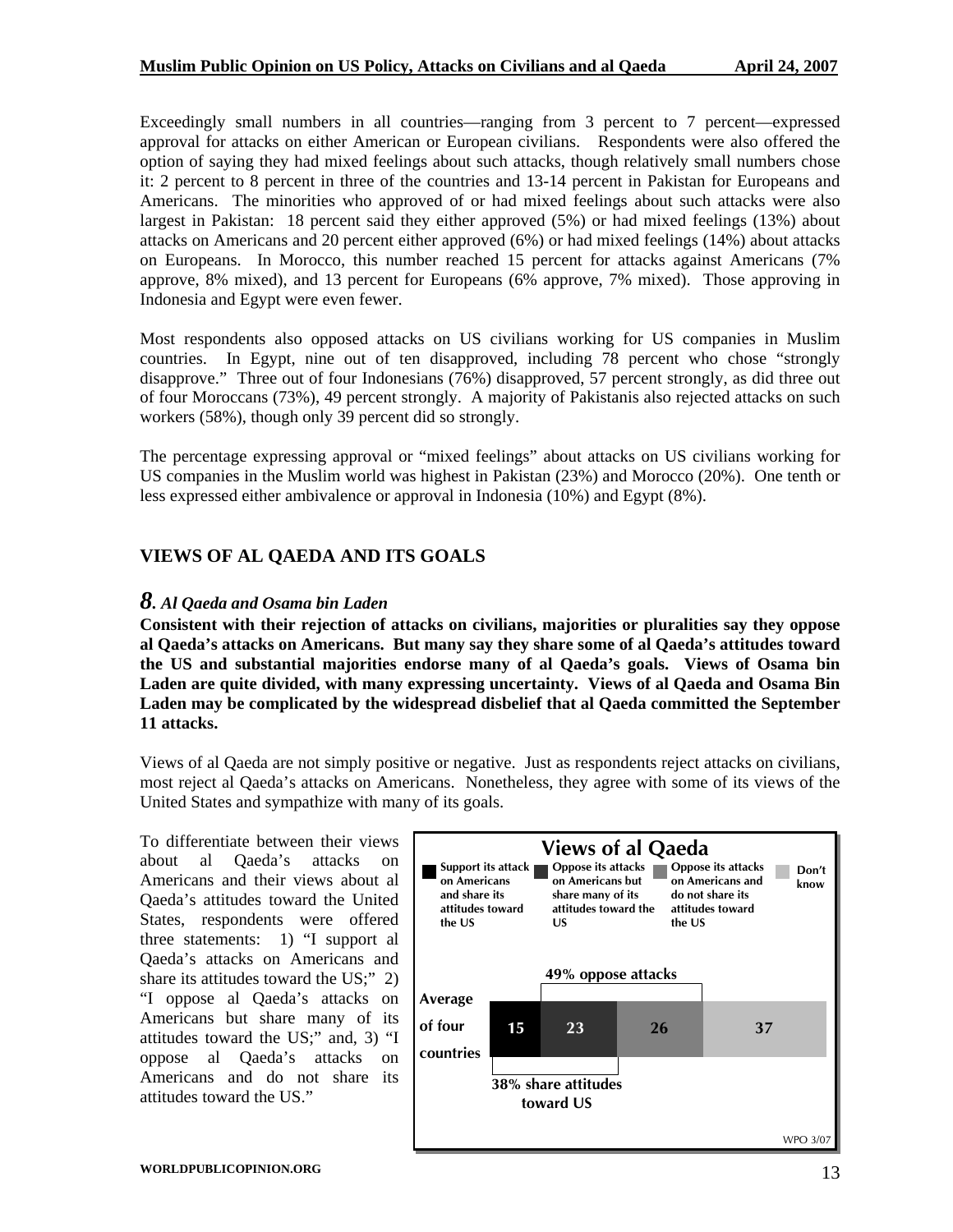Respondents confirmed once again their opposition to attacks on civilians (discussed above). No more than one in four endorsed al Qaeda's attacks on Americans. However, majorities or pluralities in all countries said they shared al Qaeda's attitudes toward the United States. Remarkably high numbers declined to take a position in all countries except Egypt, however.

The highest percentage saying that they supported al Qaeda's attacks and also shared its attitudes toward the United State was found in Egypt, though even there it reached only 25 percent. Lower levels of support were found in Indonesia (15%), Morocco (9%), and Pakistan (9%).

Relatively high percentages fully rejected both al Qaeda's attacks and its views of the United States. This was the most common position in Indonesia (29%) and Pakistan (17%), one of the highest in Egypt (31%), and the second highest in Morocco  $(26\%)$ .

The mixed position—rejecting the al Qaeda's attacks, but sharing its views of the United States—was the most common in Morocco (31%), one of the highest in Egypt (31%), the second highest in Indonesia (24%), but the lowest in Pakistan (7%).



In summary, every country except Pakistan (where two out of three declined to answer) had substantial majorities who rejected al Qaeda's attacks on Americans (Egypt 62%, Indonesia 53%, Morocco 57%) though majorities or pluralities also expressed agreement with al Qaeda's attitudes toward the United States (Egypt 56%, Indonesia 39%, Morocco 40%).

#### **Al Qaeda's Goals**

Perhaps most significantly, large majorities endorsed goals that they also perceived to be the objectives of groups such as al Qaeda. Respondents were presented a series of seven goals and asked whether they were the goals of "groups such as al Qaeda and groups inspired by al Qaeda that have conducted attacks on American and European civilians." Respondents could say whether they thought each one was definitely or probably a goal, or definitely or probably not a goal. In a second series of questions, they were presented the same series of seven goals and asked whether they personally agreed with each one.

Large majorities in all countries personally agreed with six of the seven goals and believed, correctly, that they were objectives of al Qaeda and similar groups. The one goal majorities neither perceived as being one of al Qaeda's objectives nor supported themselves was "to push the US to stop providing support to Egypt, Saudi Arabia, and Jordan."

Majorities in all four countries expressed very strong support for keeping "Western values out of Islamic countries:" Egypt (91%), Indonesia (78%), Pakistan (67%) and Morocco (64%). Majorities ranging from 56 percent in Pakistan to 75 percent in Egypt—also rightly perceived that this was one of al Qaeda's goals.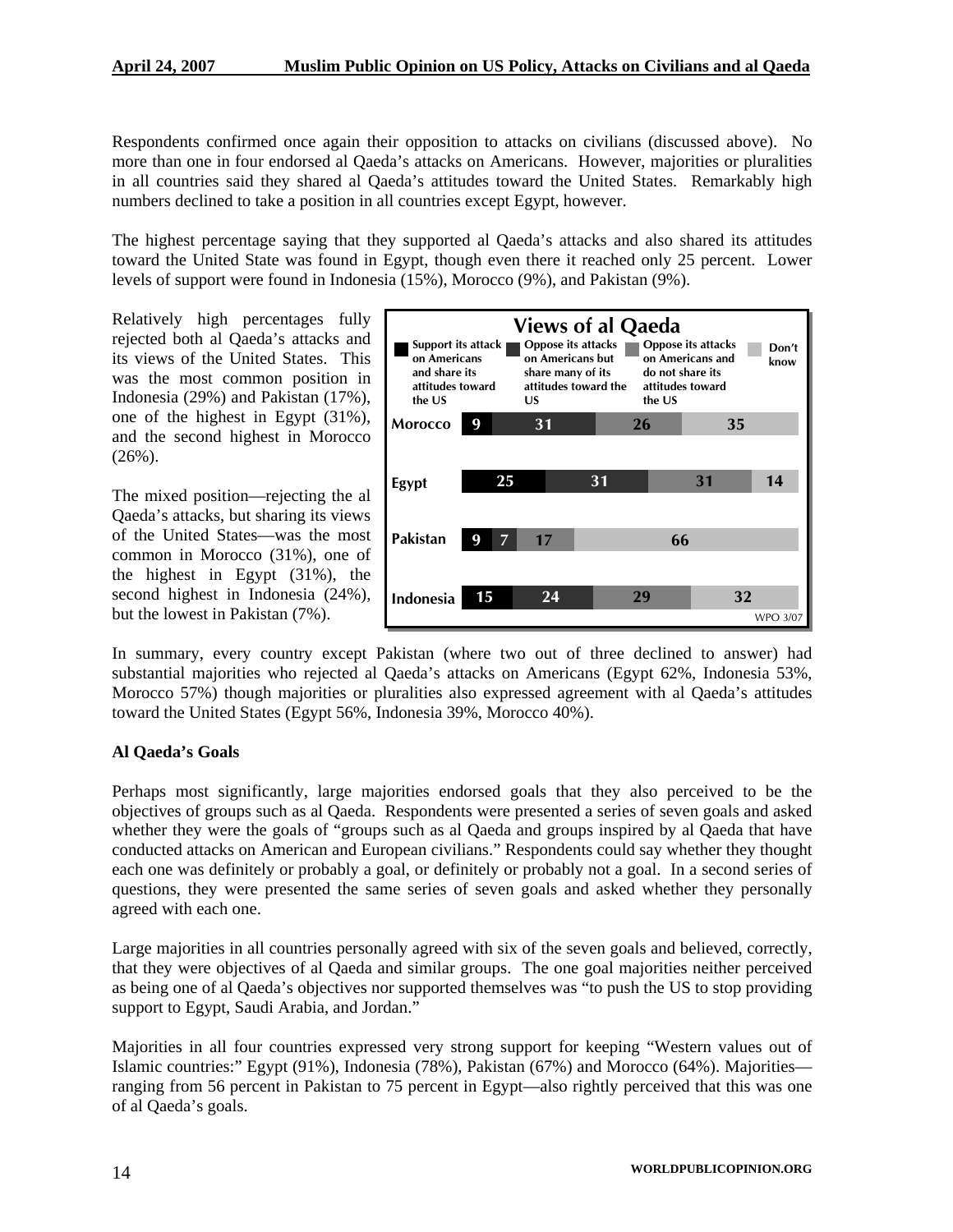Similar majorities also endorsed the goal "to push the US to remove its bases and its military forces from all Islamic countries:" Egypt (92%), Pakistan (71%), Morocco (72%) and Indonesia (64%). Again, large majorities also correctly believed that this was an al Qaeda goal, ranging from 59 percent in Pakistan to 81 percent in Egypt.

Majorities said they considered pushing the United States "to stop favoring Israel in its conflict with the Palestinians" to be one of al Qaeda's goals and also said it was a goal they supported. In Egypt, 81 percent thought al Qaeda was striving to accomplish this and an overwhelming 95 percent said they agreed with this objective. In Morocco, 76 percent believed this was an al Qaeda objective and 75 percent supported it themselves. In Indonesia, 65 percent said it was an al Qaeda goal and the same percentage said they agreed with it personally. In Pakistan, a slim majority said it was an al Qaeda goal (51%) and a larger one (65%) said they shared the goal.

Majorities in all countries said they believed al Qaeda tries "to stand up to America and affirm the dignity of the Islamic people." This was also the goal most widely shared overall by respondents across all countries. Threequarters or more said this was al Qaeda's goal in Egypt (78%), Indonesia (76%) and Morocco (75%) as did a majority in



Pakistan (57%). Large majorities across all four countries said they personally agreed with this goal: 90 percent in Egypt (80% strongly), 72 percent in Indonesia (38% strongly), 69 percent in Morocco (40% strongly) and 65% in Pakistan (41% strongly).

Majorities in all four countries—though smaller ones—said that al Qaeda sought "to require a strict application of Shari'a law in every Islamic country." Seventy-four percent of Moroccans said this was an al Qaeda objective and 65 percent of Indonesians and 62 percent of both Egyptians and Pakistanis agreed. This goal was strongly supported by respondents themselves in every country except Indonesia. Three-quarters or more personally supported the application of Islamic law in Pakistan (79%), Morocco (76%) and Egypt (74%). A narrow majority of Indonesians (53%) also expressed support for this goal, though 40 percent said they disagreed with it. About one in five disagreed in Egypt (22%) and Morocco (19%). Less than one in ten disagreed in Pakistan (8%). (It should be noted that there is no Islamic equivalent to the Roman Catholic papacy. No single religious leader or institution in the Islamic world has the authority to define sharia).

The two remaining goals represent potential threats to governments in the Islamic world. The first is "to unify all Islamic countries into a single Islamic state or caliphate." Majorities in all countries polled perceived correctly that al Qaeda wanted to achieve this: 67 percent in Morocco, 61 percent in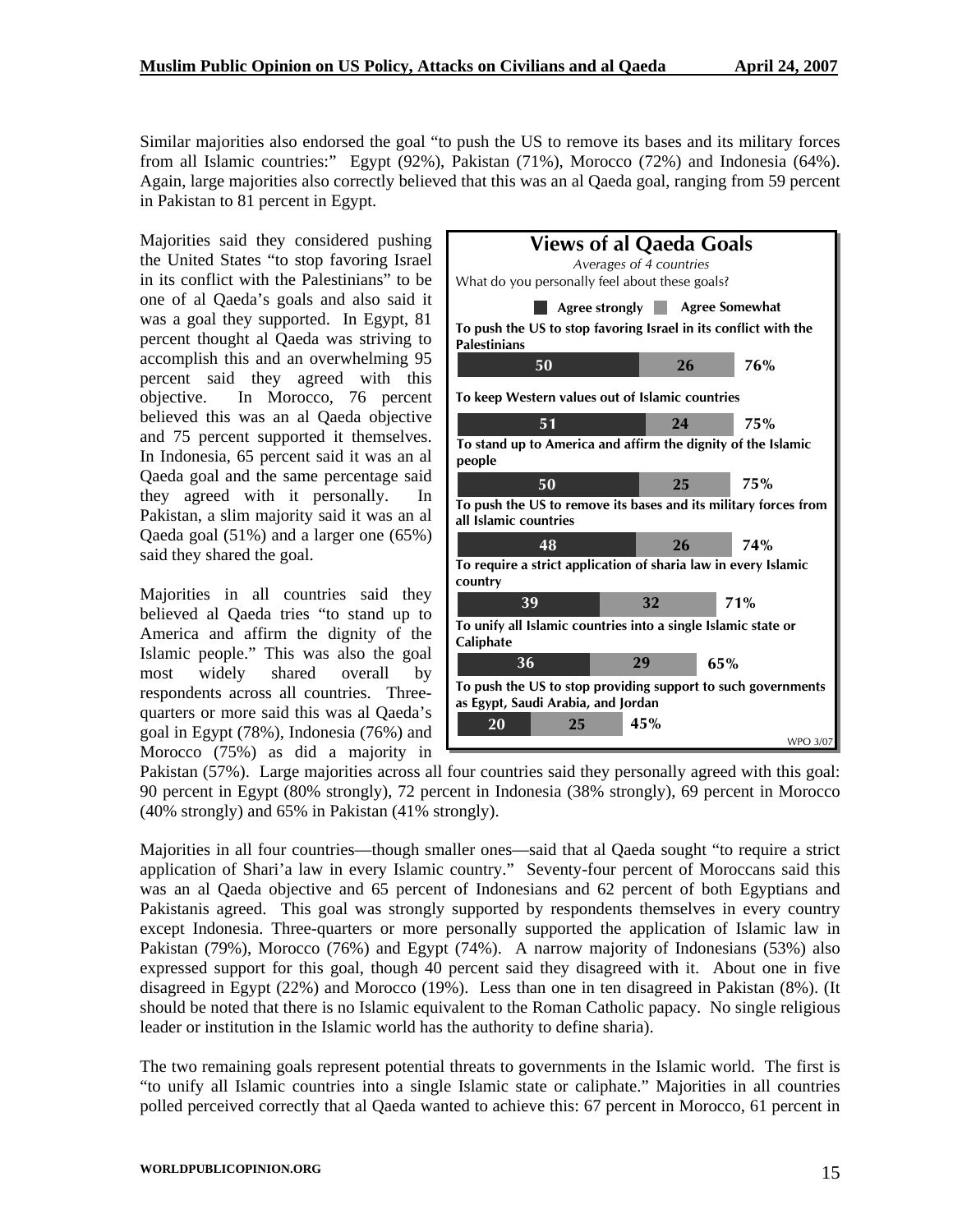Indonesia, 60 percent in Egypt and 52 percent in Pakistan. Majorities in three countries also agreed with this objective themselves: Pakistan (74%), Morocco (71%), and Egypt (67%). Indonesia was the exception: only 49 percent agreed that Islamic countries should be united into a caliphate.

The second goal that might threaten existing regimes is to push the United States to "stop providing support to such governments as Egypt, Saudi Arabia and Jordan." (The Egyptian government was not named when this question was asked in Egypt). Although al Qaeda leaders have expressed this goal, majorities in only two of the four countries said it was one of al Qaeda's objectives: Indonesia (54%) and Morocco (51%). The Egyptian public was divided: 41 percent agreed that it was an al Qaeda goal and 43 percent disagreed. In Pakistan, only 35 percent saw the withdrawal of US support for certain governments as an al Qaeda goal.

Respondents' personal views about this objective are mixed. Only in Indonesia did a majority express support (55%). Of the four countries polled, Indonesia is the most distant—both geographically and culturally—from the Arab countries named. In Morocco, respondents agreed by only a narrow margin of 42 percent to 36 percent. Although their government is another major recipient of US aid, Pakistanis tended to agree by 40 percent to 27 percent. In Egypt, respondents were divided: 44 percent agreed but 46 percent disagreed. Egypt, one of the countries named in the question, is the largest recipient of US bilateral aid after Israel.

#### **Osama bin Laden**

Views of Osama bin Laden are roughly balanced in all four countries, though they tilt positive in three countries. Respondents were offered the option of saying whether their feelings were positive, negative, or mixed. On average 30 percent were positive, 19 percent negative, 29 percent mixed and 23 percent declined to answer. No more than 40 percent endorsed any one of these categories in any country. Once again in all countries except Egypt, very large numbers declined to answer.

Egyptians had the most positive opinion of bin Laden: 40 percent said their feelings were positive, 20

percent negative and 34 percent mixed. Moroccans were slightly more positive (27%) than negative (21%), though 26 percent had mixed feelings and 25 percent did not answer. Pakistanis also tended to be more positive (27%) than negative (15%), though 24 percent expressed mixed feelings and 35 percent did not answer. Indonesians were the most uncertain of the four publics polled: 21 percent said their feelings toward bin Laden were positive, 19 percent negative, 32 percent mixed. Twentysix percent of Indonesian respondents would not answer.

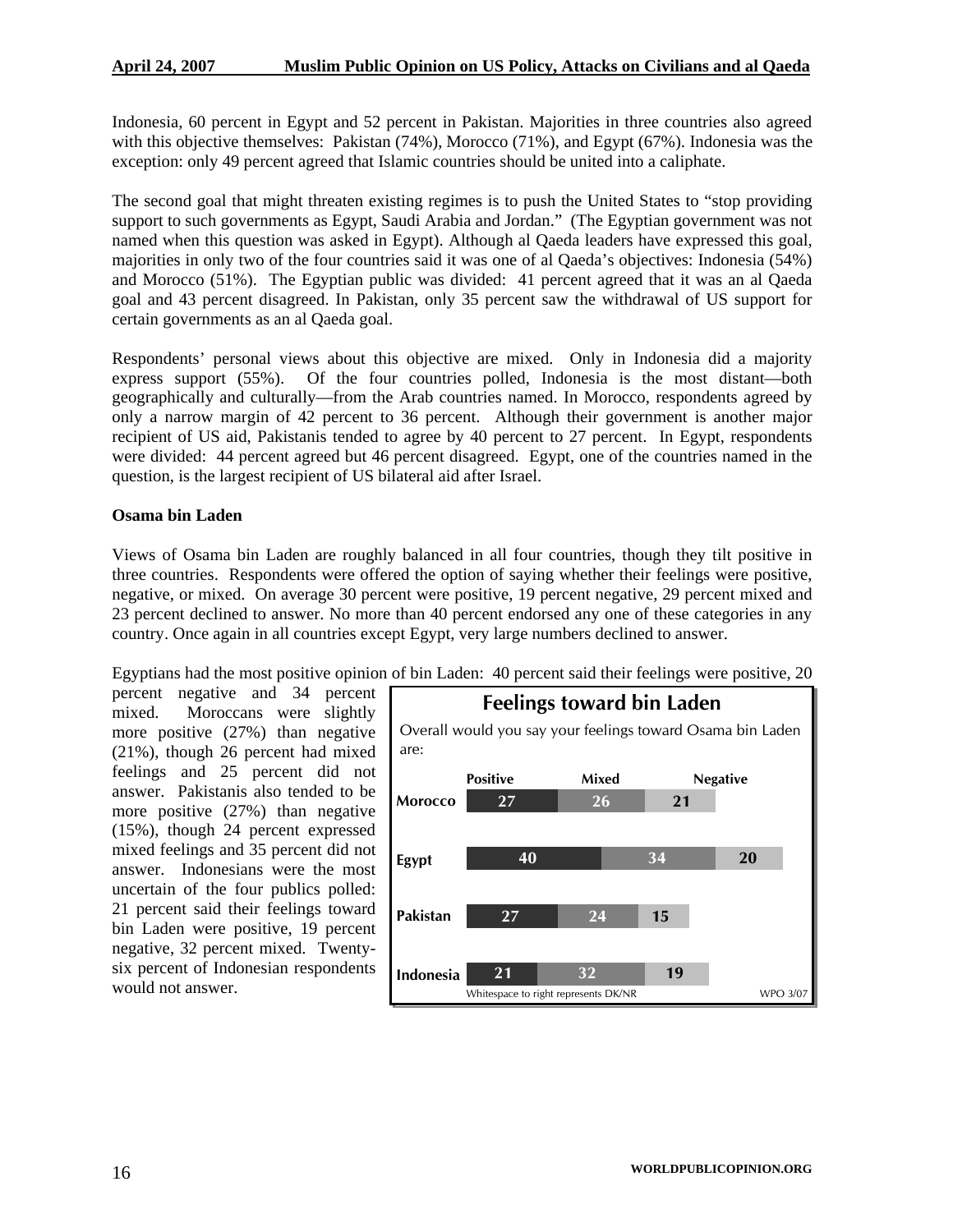#### **Beliefs about the September 11th Attacks**

Views of al Qaeda and Osama bin Laden may be complicated by the high levels of uncertainty about whether al Qaeda carried out the September  $11<sup>th</sup>$  attacks. This could explain the large numbers who would not answer (up to 66%) questions about al Qaeda and Osama bin Laden.

When asked how confident they were that they knew who was behind the September  $11<sup>th</sup>$  attacks, majorities in all four countries either said they were "not at all confident" or declined to answer. In Egypt, 44 percent were not at all confident and an additional 11 percent had no opinion. In



Morocco, 31 percent were not at all confident and 21 percent had no opinion. In Indonesia, 23 percent were not at all confident and 41 percent expressed no opinion. Pakistan had the lowest percentage saying they were not at all confident (15%) but a majority (56%) would n ot answer.

All respondents were then asked to either name who they thought was responsible for the 9/11 attacks or to make their best guess. The largest percentages, but still much less than a majority, identified al Qaeda as responsible. This included 35 percent of Moroccans, 28 percent of Egyptians and 26 percent of Indonesians.

Pakistan is a special case. Only 2 percent of Pakistanis named al Qaeda, while 27 percent said the US government was behind the attacks. A very large 63 percent would not answer.



The US government was considered responsible for the attacks by 16 percent of Moroccans, 9 percent of Egyptians, and 17 percent of Indonesians. Israel was also mentioned as responsible, especially in the two Arab countries: 15 percent of Moroccans and more than a quarter of Egyptians (29%) said Israel was behind the attacks (Egyptians cited Israel more often than the United States). Only 7 percent of Pakistanis and 3 percent of Indonesians said they believed Israel was responsible for 9/11.

No other state or organization garnered more than 2 percent of responses in any of the four countries. Given Osama bin Laden's public disclosure that al Qaeda was behind the attacks on New York and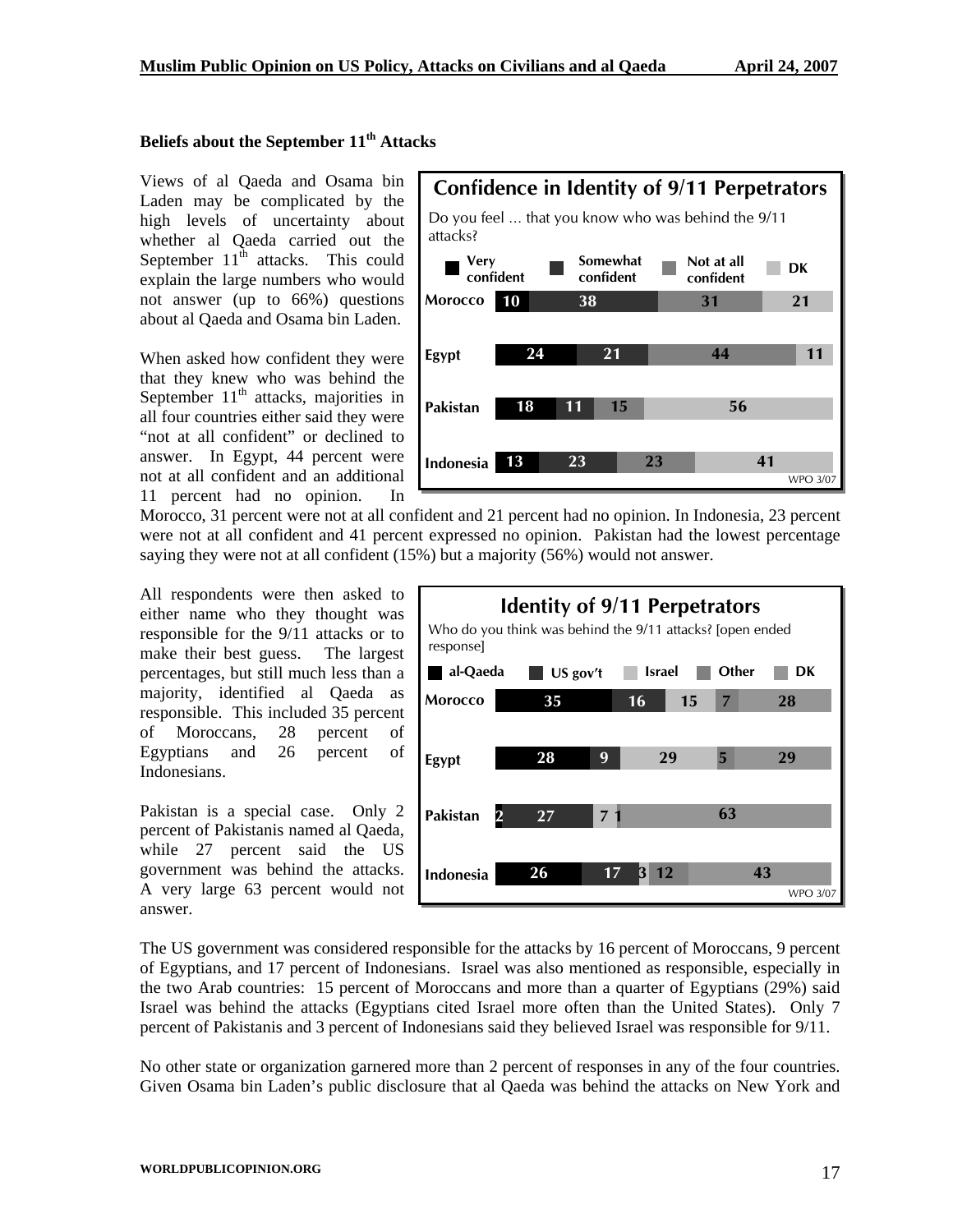Washington, it is striking that more than five years later, majorities do not identify al Qaeda as the perpetrator.

In all countries, the most common view is that the September  $11<sup>th</sup>$  attacks "have been negative for the people of the Islamic world." Majorities in Morocco (62%), Egypt (70%), and Indonesia (56%), and a plurality in Pakistan (50%) said the attacks had had a negative effect. Large numbers went further and said their effect had been "very negative:" 53 percent in Egypt, 39 percent in Morocco, 31 percent in Pakistan and 22 percent in Indonesia. The largest minority calling the attacks positive was in Egypt (23%), followed by Indonesia (19%), Morocco (12%) and Pakistan (8%).



## *9. Groups that Attack Americans*

**In regard to groups that attack Americans in general, Indonesians and Moroccans are fairly negative, Pakistanis lean negative while Egyptians lean positive. Only small numbers in all countries say they would consider donating money to such groups or would approve if a family member were to join such a group.** 

Respondents in most countries tend to have more negative than positive views of groups that attack Americans in general, with the exception of Egypt. Respondents were asked to rate "groups in the Muslim world that attack Americans" on a 0-10 scale with "with 0 meaning they do not feel at all supportive and 10 meaning they feel very supportive." In three countries the mean score is below the midpoint: Morocco 3.4, Indonesia 4.5 and Pakistan 4.6. Egypt is the exception with a mean score of 5.1, just a hair above the midpoint.



Respondents were also given the opportunity to differentiate between various "groups in the Muslim world that attack Americans." In this context significant numbers expressed support for at least some such groups. Respondents were given three possible responses: "disapprove of all of these groups," "approve of some but disapprove of others," and "approve of all or most of these groups." A majority of Indonesians (52%) said they disapproved of all such groups while a quarter (24%) approved of at least some of them (6% most) and another quarter declined to answer. In Morocco, 44 percent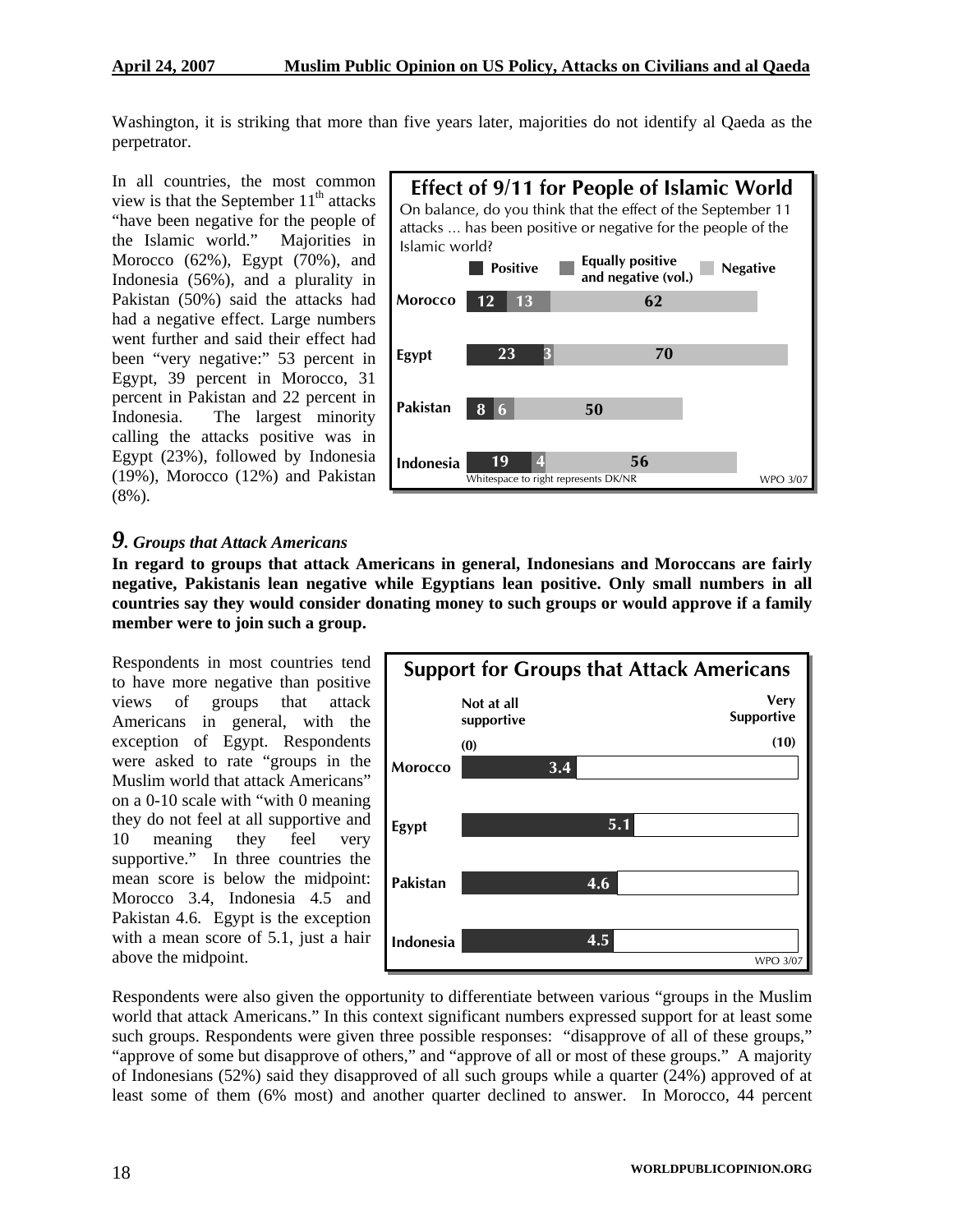expressed blanket disapproval while 38 percent approved of some (3% most). About a fifth of Moroccan respondents (19%) did not answer. In Pakistan, 43 percent completely rejected such groups while 15 percent approved of some (5% most). However, 42 percent of respondents in Pakistan declined to answer.

In contrast, two-thirds of Egyptians (66%) said they approved of at least some of these groups. This included 51 percent who said they endorsed some and rejected others and 15 percent who said they approved of all or most groups that attack Americans.

Those who said they approved of at least some groups that attack Americans or would not answer, were also asked a number of questions to gauge their support for such groups, such as whether they would speak favorably about them with family or friends and whether they would consider giving money to them or encouraging others to do so.

Fairly small minorities said they would sometimes speak favorably about groups that attack Americans to family or friends (all percentages are of the full sample). Egypt had the largest numbers (24%) saying they would do so, though it also had the largest numbers refusing to express such opinions (41%). Indonesia was next with 16 percent saying they would speak favorably (21% no answer) followed by Morocco with 12 percent and Pakistan with 6 percent.

Respondents in three countries (excluding Egypt) were asked whether they "would ever consider" contributing money to "an organization that may send some of its funds to a group that attacks Americans." Very small numbers said they would do so, but substantial numbers would not answer, which may mean that respondents felt



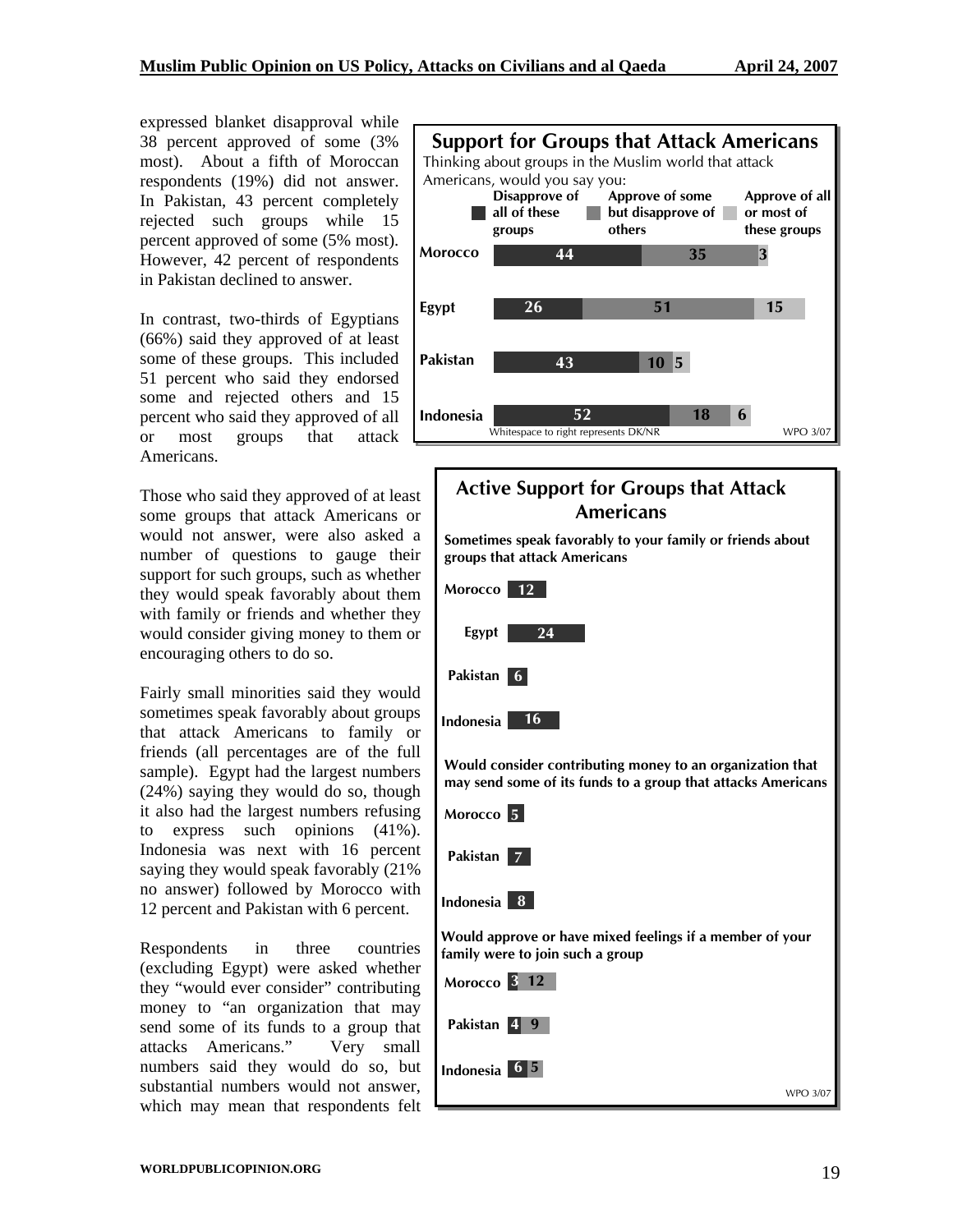uncomfortable answering such a question. In Pakistan, 7 percent said they would consider contributing money (27% no answer), as did 8 percent in Indonesia (19% no answer) and 5 percent in Morocco (11% no answer).

Respondents in three countries were asked (again excluding Egypt) whether they would approve if a family member were to join a group that attacks Americans. In every case the most common response was that they would disapprove, and only small minorities said they would approve of such a decision.

However, large numbers—those who approve plus those who express mixed feelings or refuse to answer—did not say they would disapprove of a relative's decision to join a violently anti-American group. Among Indonesians, these answers total 19 percent. Among Moroccans, those unwilling to disapprove add up to 24 percent and among Pakistanis to 33 percent.

#### *10. Perceptions of Others' Support*

**People tend to believe that others share their feelings toward Osama bin Laden and groups that attack Americans. However those who have a favorable attitude are considerably more likely to project their attitudes than those who have negative attitudes. Those with neutral attitudes are more likely to skew in the direction of believing that others have a positive attitude.** 

Respondents were asked to asses the attitudes of others in their country toward groups that attack Americans and Osama bin Laden. Because these questions followed the same format as questions about themselves, it is possible to compare respondents' perceptions of themselves to their perceptions of others. Overall there is a strong tendency of respondents to believe that most others agree with them, but this tendency is generally stronger among those who approve of groups that attack Americans, of Bin Laden and of suicide bombing than among those who disapprove.

Respondents were asked to rate both themselves and the average person in terms of support for groups that attack Americans on a 0-10 scale, where 0 means not at all supportive and 10 very supportive. In Indonesia, 70 percent of those indicating that they felt relatively little support for such groups (scores of 0-4) also assumed that the average person in their country felt relatively little support. However, of those who indicated relatively high support (scores of 6-10) a much higher 86 percent assumed that others agreed with them. This tendency was even stronger in Egypt where 63 percent of those with 0-4 ratings assumed that the average Egyptian agreed with them, while 87 percent of those with 6-10 ratings assumed agreement. Pakistan followed a similar pattern: 74 percent of those indicating they felt lower support for such groups thought their feelings were shared but 80 percent of those showing higher support thought so. In Morocco, the results were similar though the differences are barely significant.

In all countries majorities or pluralities of those who rated their own feelings at the scale's midpoint (5), assumed others felt equally neutral about groups that attack Americans. But they were far more likely to assume that the average person in their country would feel relatively positively toward such groups (scores of 6-10) than negatively (0-4). Thus even in this neutral group, perceptions were skewed toward believing others favor groups that attack Americans.

Responses to questions about Osama bin Laden followed the same pattern. Respondents tended to project their views on others, especially those with positive views of bin Laden. In Egypt, overwhelming majorities of those with a positive view of bin Laden projected these views (82%) while less than half (47%) of those with negative views assumed their opinions were shared. The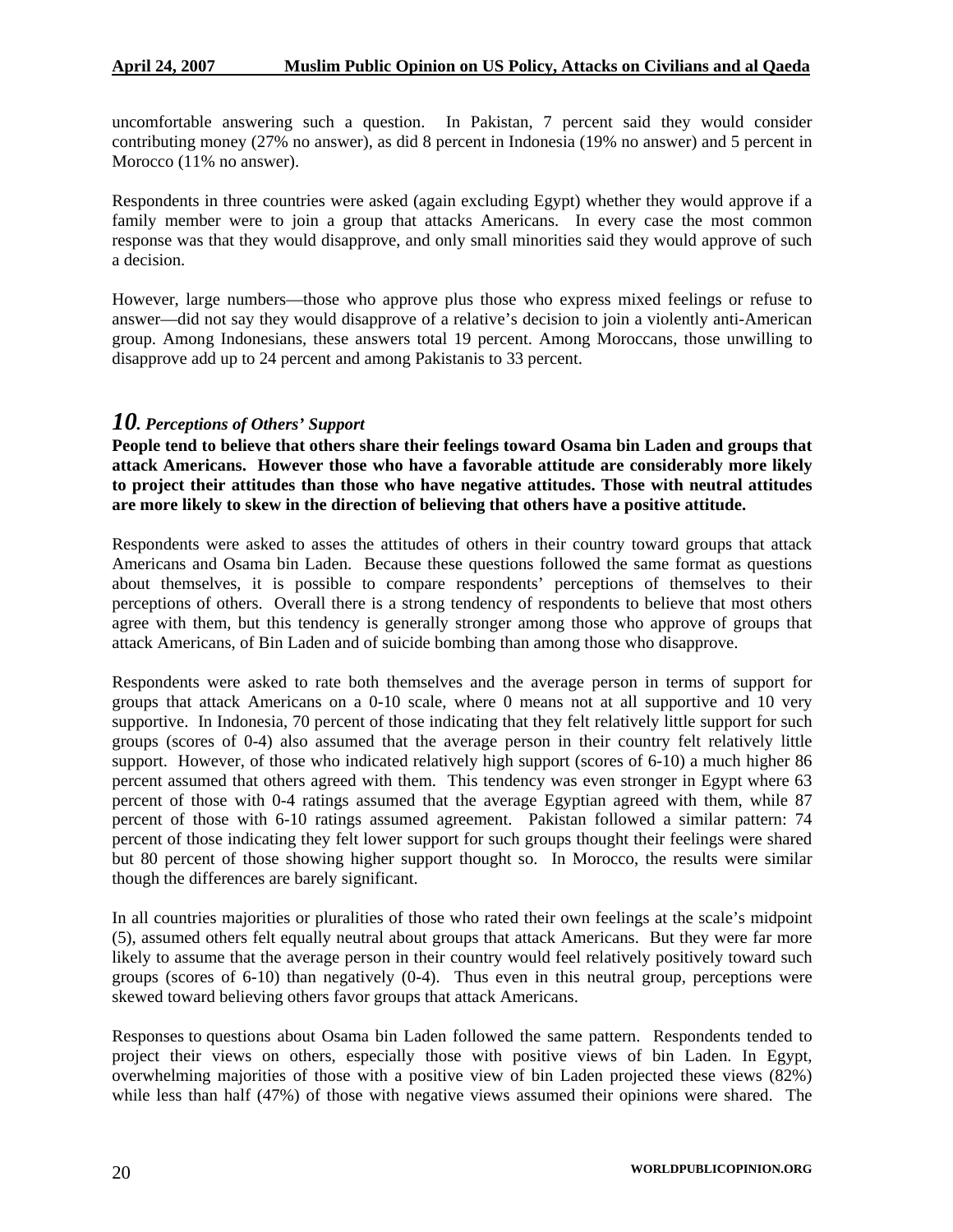same contrast is found in Morocco (74% to 49%) and Pakistan (72% to 47%). In Indonesia, however, equal numbers of those with positive and negative views assumed their feelings were shared by the average Indonesian (66%).

This tendency to assume that others have positive views of the groups that attack Americans and bin Laden is not derived from a correct perception. In fact, there is no majority position on either question in any country. Views of Osama bin Laden tilt slightly to the positive (though it is a minority position in each case) while views of groups that attack Americans tilt to the negative.

#### *11. Views on Islamization and Western Cultural Influences*

**Most respondents express strong support for expanding the role of Islam in their countries consistent with the goals of al Qaeda---but also express an openness to outside cultural influences. Large majorities in most countries support the goals of requiring a strict application of sharia, keeping out Western values, and even unifying all Islamic countries into a single Islamic state. On the other hand, majorities in all countries regard the increasing interconnection of the world through trade and communication as positive and strongly support democracy and religious freedom. Majorities or pluralities also reject the idea that violent conflict between Muslim and Western culture is inevitable and say that it is possible to find common ground.** 

Most respondents express strong support for expanding the role of Islam in their societies, a view that is consistent with the goals of al Qaeda. Large majorities in most countries an average of 71 percent (39% strongly)—agree with the goal of requiring "strict application of Shari'a law in every Islamic country." Pakistanis were the most enthusiastic with 79 percent agreeing. About three in four Moroccans (76%) and Egyptians (74%) also agreed. Indonesians showed the lowest support: 53 percent agreed and 40 percent disagreed.

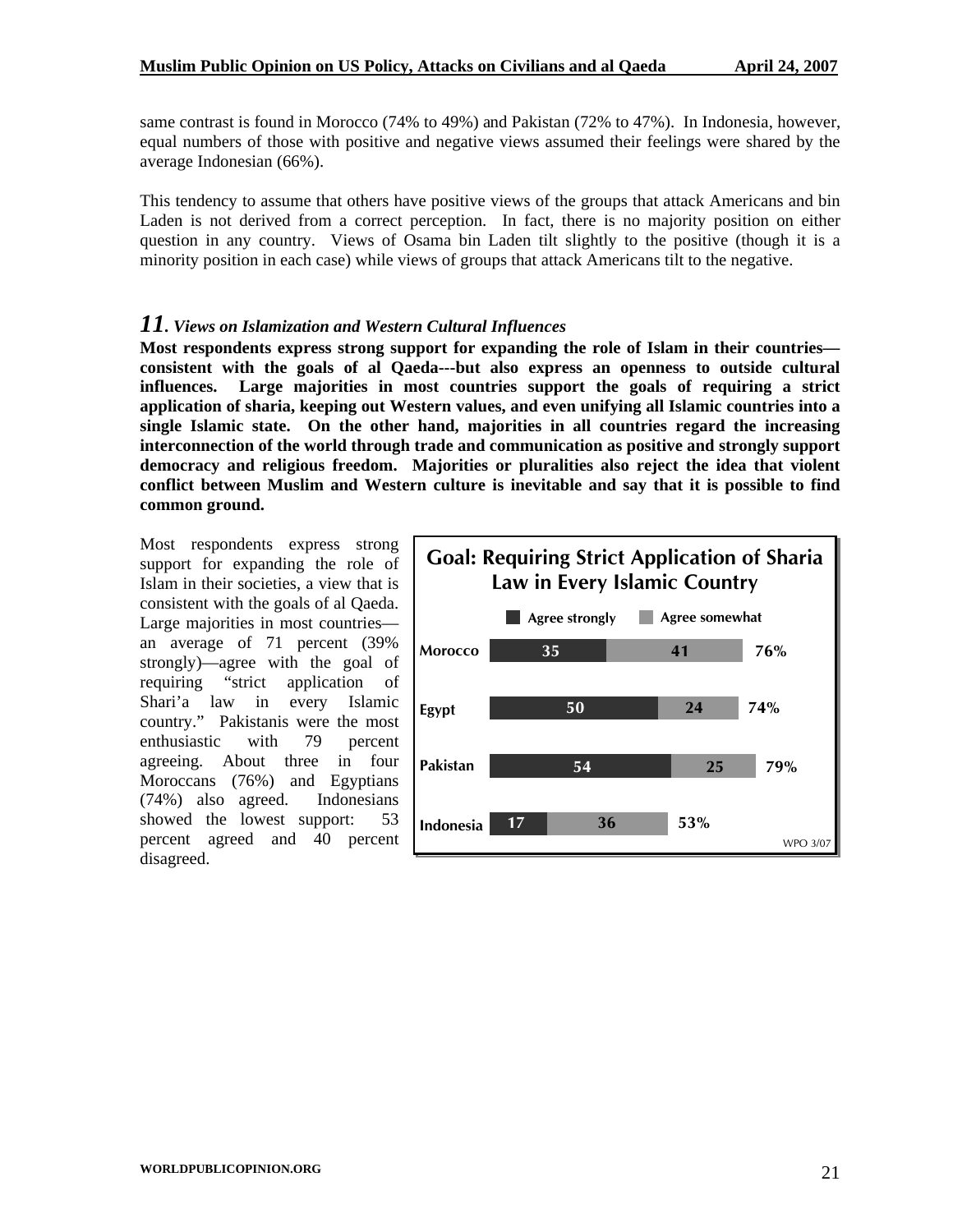Closely related to the goal of expanding the role of Islam is the aim "to keep Western values out of Islamic countries." This objective, too, got wide support (overall strongly). Nearly four out of five (78%) also agreed with this objective average 76%). In Egypt, an overwhelming 91 percent agree (80% in Indonesia as did two out three Pakistanis (67%) and Moroccans (64%).

Majorities in three of the four Pakistan  $(66%)$  and Egypt  $(55%)$  countries—Indonesia (79%), also expressed an unfavorable view



of American culture. A majority of Moroccans, however, expressed a favorable view (64%).

Majorities even agree with the ambitious goal "to unify all Islamic countries into a single Islamic did 71 percent of Moroccans and 67 percent of Egyptians. However, in Indonesia only 49 percent state or caliphate" (overall average 65% ). Seventy-four percent of Pakistanis agreed with this goal, as agreed while 40 percent disagreed.

#### **Openness to Western Influences: Globalization, Democracy and Human Rights**

While respondents said they wanted to keep Western values out of Islamic countries, they also expressed a surprising degree of openness to some Western influences, suggesting their opposition to Western culture may be limited to certain intensely felt issues.

Pakistanis and 62 percent of Moroccans said they thought that this was either a "very good" or a "somewhat good" thing for their Asked how they felt about "the world becoming more connected through greater economic trade and faster communication," an average of 75 percent considered this positive. Ninety-two percent of Egyptians, 80 percent of Indonesians, 65 percent of country. Only marginal numbers called globalization a "somewhat bad" or a "very bad thing." Morocco had the highest percentage of respondents expressing negative attitudes toward globalization (23%).

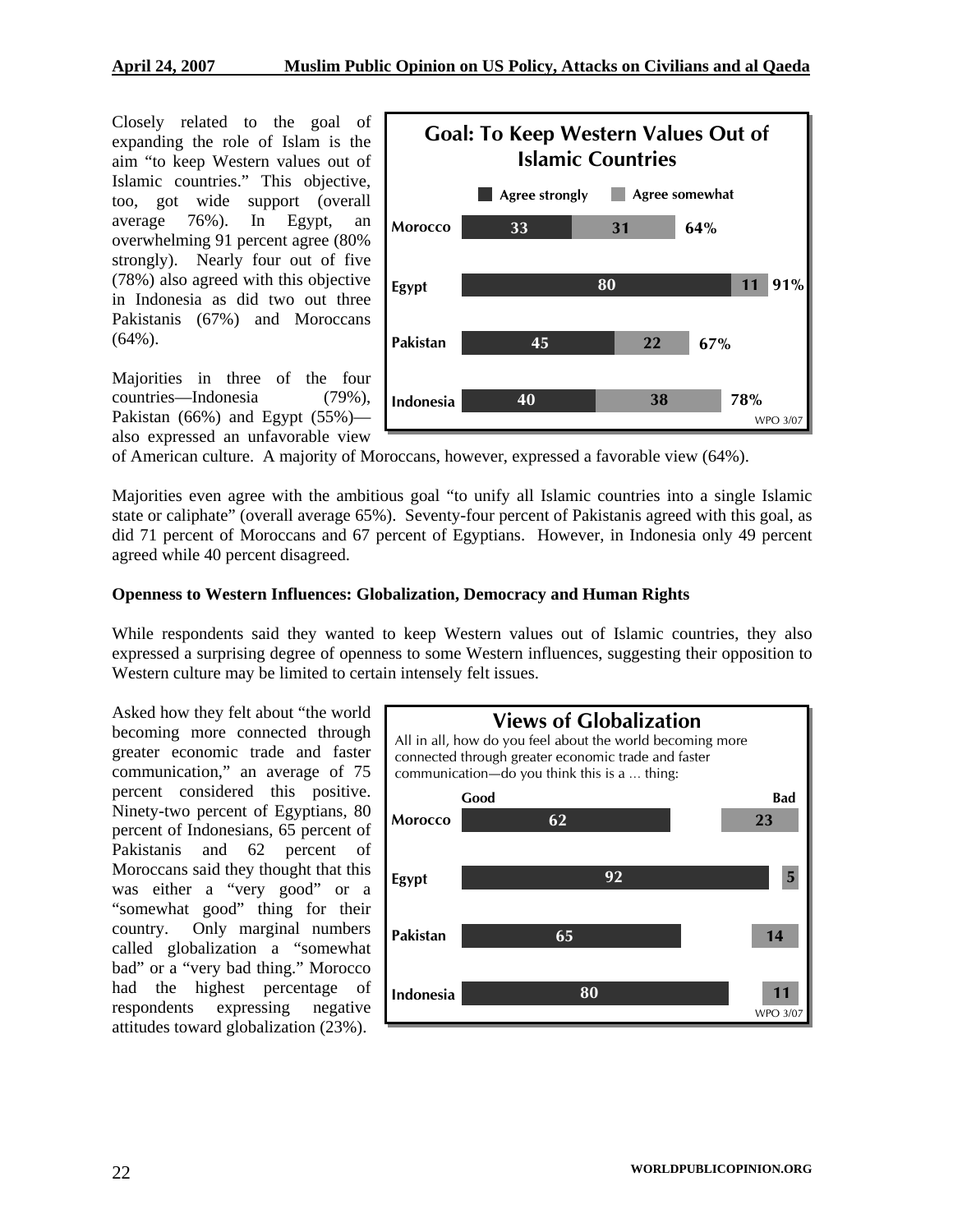In all four countries polled, strong majorities (67% overall) said they considered "a democratic political system" to be a good way of In Morocco, 61 percent governing their country. Support for democracy was highest in Egypt, where an overwhelming 82 percent saw it as good and a 52 percent majority called it "very good." In Indonesia, democracy was endorsed by 65 percent, though with less intensity (only 14 percent said very good). called democracy a good way of governing their country (28% very good). In Pakistan, 61 percent called democracy a good way to govern (20% very good).



Support for human rights appears to be strong, even extending to the freedom to practice any religion. strongly). In Egypt almost nine out of ten (88%) agreed, including 78 percent who agreed strongly. Pakistanis also strongly affirmed freedom of worship: 84 percent agreed (64% strongly). The only country that did not express overwhelming support for this principle is Morocco, though a robust 63 percent majority of Moroccans agree (29% strongly). Respondents were asked whether in their own country, "people of any religion should be free to worship according to their own beliefs." On average 82 percent said they should (63% strongly). Indonesians were the most emphatic supporters of freedom of religion: 93 percent supported it (82%

However, views are mixed about whether it is acceptable to try to convince others to change their religion. Respondents were asked whether they agreed that in their own country, "people of any religion should be free to try to convert members of other religions to join theirs." In Morocco, 60 percent rejected this right (30% strongly), while 23 percent favored it. In Indonesia, 85 percent rejected the freedom to proselytize (65 percent strongly). However in Pakistan, three in five accepted such a freedom (35% strongly), though 31 percent did not. (This question was not asked in Egypt.)

Even when human rights issues are associated with the United States some Muslims express support. Asked their opinions about "the laws permitting freedom of expression in the US" majorities in Egypt 7%) and Morocco (68%) had favorable views. However a majority in Indonesia (74%) and a (5 plurality in Pakistan (49%) had unfavorable views.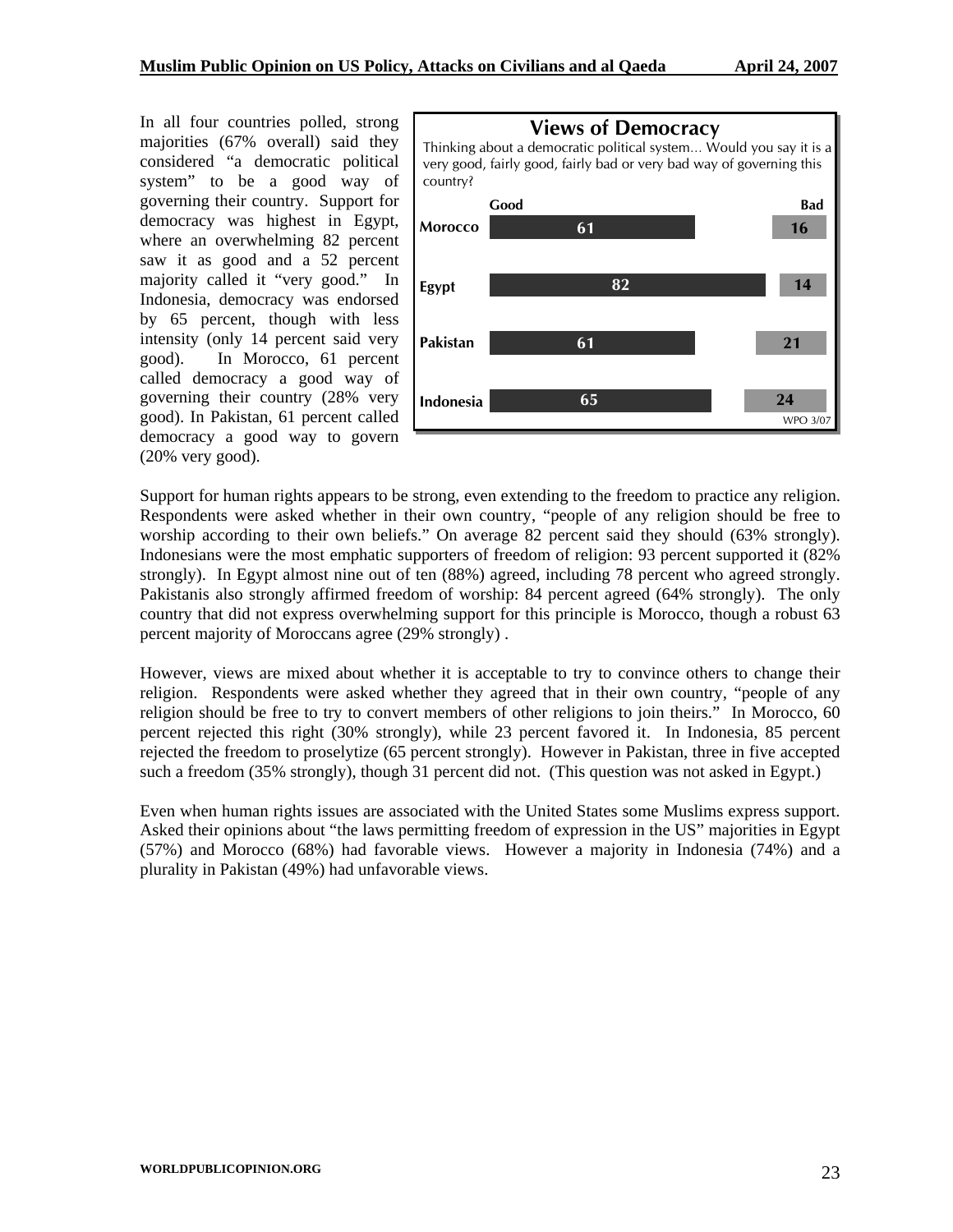#### **Clash of Civilizations?**

The idea that a clash of civilizations inevitable" between Muslim and Western cultures or whether "it is possible to find common ground," majorities in Indonesia (66%) and Morocco (54%) chose the latter. Only 13 percent of Indonesians and 28 percent of Moroccans felt that conflict was inevitable, however about 20 percent of each public would not answer the question. between Islam and the West is inevitable receives little support in the four countries polled, though it is clearly rejected in only two of them. Asked whether "violent conflict is



Egyptians and Pakistanis also tended to reject the idea that conflict was inevitable, though less emphatically. Pluralities of Egyptian (49%) and Pakistani (43%) respondents said they believed common ground could be found between Western and Muslim cultures. A relatively large minority of Egyptians (45%) thought that conflict was inevitable, however. In Pakistan, 21 percent predict conflict, though larger numbers (36%) would not answer.